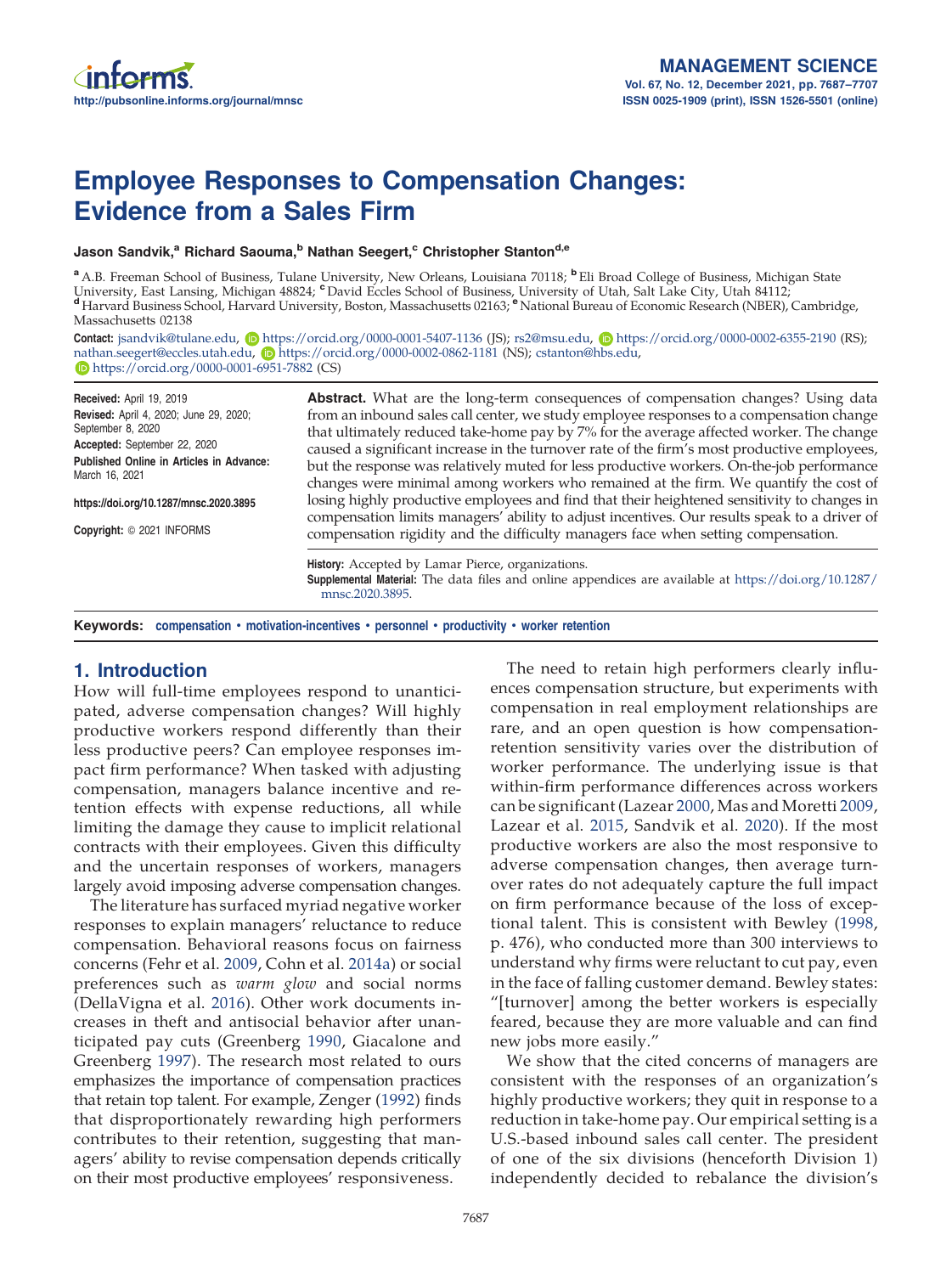commission schedule, which led to an 18% decrease in expected commission pay and a 7% reduction in total take-home pay. The realized pay reductions closely matched these expectations. Three months after these changes, the president of a second division enacted similar changes, which led to a decrease in average take-home pay of more than 14%.

To study heterogeneous responses across the employee performance distribution, we use worker-level output data, given to us by the firm, to estimate individual workers' sales productivity before the compensation changes. Individual productivity is widely dispersed, for example, workers at the 75th percentile of the distribution sell about 50% more on a given call than those at the 25th percentile. This large dispersion motivates our investigation of the turnover and effort responses across the worker productivity distribution.

We use three empirical approaches to estimate worker responses. First, we begin with a traditional difference-in-differences estimation, where we compare workers in Division 1, before and after the compensation changes, to workers in untreated control divisions. Importantly, about two months before the compensation changes, Division 1 and the control divisions satisfied the difference-in-differences commontrends assumption. Our second empirical strategy mitigates concerns about long-term trend differences across divisions by focusing on heterogeneous responses for agents of different productivity levels *within* the same division. Our third approach uses survey responses to complement our main results and surface potential mechanisms.

Our main findings point to the importance of the most productive workers' heightened responsiveness to pay changes, as the turnover rate of highly productive agents in Division 1 increased significantly after the compensation changes. Specifically, workers with pre-treatment productivity that was one standard deviation above the mean had between a 40% and 56% increase in attrition, relative to the baseline turnover rate. The average attrition rate of workers in Division 1 did not change, however, as less productive workers decreased their propensity to leave the firm. The loss of human capital from highly productive workers—who contribute significantly more to revenue than their colleagues—had significant consequences for overall profitability. Despite initial savings on compensation expenses, the loss of highly productive agents reduced the firm's operating performance and led to a negative estimated net present value of the changes. The second compensation change, which occurred in Division 2, validates these results. Division 2 contained only veteran, highly productive workers, and after their compensation was adjusted, the turnover rates of these extremely productive workers increased substantially relative to other divisions.

Turnover is rarely instantaneous. When examining Division 1, it took a little over four months for the cumulative loss in sales to outweigh the savings from the reduction in commission payments that resulted from the changes. Of equal importance, we observed virtually no abnormal attrition in the six weeks immediately after the compensation changes highlighting the fact that workers did not respond to the announcement of the compensation changes by quitting *immediately*. This delay in the onset of turnover allows us to understand how job performance was impacted by the compensation changes, including for those workers who ultimately left the firm.

We find minimal evidence that agents responded to the compensation changes by adjusting their effort. If anything, Division 1 agents may have tried to increase their effort to offset some of the income lost because of the changes in their commission schedule. At first glance, this finding appears inconsistent with basic agency theory in static settings (Jensen and Meckling 1976, Hölmstrom 1979) and with more recent behavioral theories. However, in long-term employment relationships, workers' responses are impacted by income effects, where the desire to offset a portion of lost earnings may offset the desire to reduce effort in response to lower-powered incentives (Ashenfelter and Heckman 1974, Stafford 2015).

Our results underscore the importance of how compensation policy and performance heterogeneity interact in long-term employment relationships. We find that high performers have the greatest turnover sensitivity to compensation reductions, likely because of their superior outside options. High performers' responsiveness to compensation changes is consistent with managers' stated reasons for the rigidity of compensation contracts observed in aggregate data. Our results predict that managers will have more flexibility under labor market institutions that allow compensation policy to be tailored to individual workers.

# 2. Related Literature and Potential Mechanisms

The two most relevant strands of literature for understanding the relationship between compensation and employee effort and retention are behavioral theories and neoclassical economic foundations. Behavioral theories tend to be tested in short-term settings and focus on effort or output changes in response to compensation changes. Different theories emphasize (wage) fairness (Fehr et al. 2009), social comparisons (Larkin et al. 2012, Cohn et al. 2014b, Obloj and Zenger 2017), and negative reciprocity (Fehr and Falk 1999, Dickson and Fongoni 2019). There is some empirical support for these mechanisms in field experiments, showing that wage reductions reduce output (Kube et al. 2013) or cause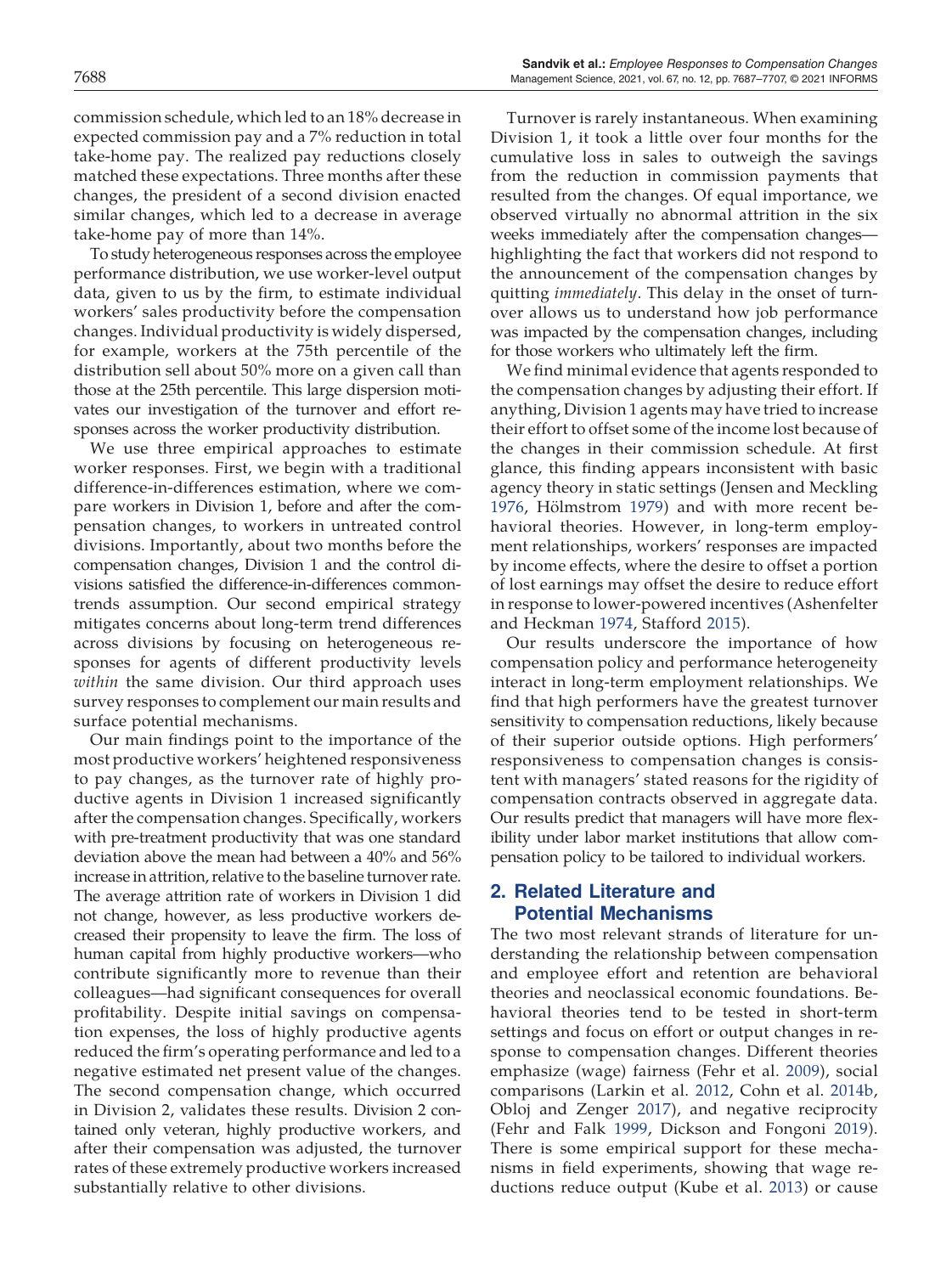attrition from short-term contractual work (Chen and Horton 2016).

By contrast, we find minimal changes in output or effort. The responses we do document, especially on the turnover margin, appear consistent with workers' optimizing their decisions according to their economic interests. We believe there are two main differences between our results and past studies. First, we focus on a long-term employment relationship where the overall change in incentives did not just alter the marginal return to effort but also affected workers' overall income levels. Despite this, past work on long-term employment relationships does show evidence of shirking or reduced production quality in response to perceived insufficient pay raises or unfair compensation (Krueger and Mas 2004, Mas 2006). A key difference in our setting is the presence of performance pay, where workers have an incentive to try and make up lost income with higher effort. Indeed, prior work has shown that piece rate contracts, or contracts with commissions, may have different incentive effects than adjustments to fixed wages (Esteves-Sorenson 2018).

Our work also contributes to a growing literature on how compensation influences employee retention. The increased turnover rate of highly productive agents in our setting aligns with findings in Krueger and Friebel (2018), who study a reduction in incentive pay at a personnel search firm. They also document changes in output, but the firm they studied increased fixed wages to offset part of the reduction in incentive pay, potentially alleviating income effects and giving rise to effort reductions. Several other studies have considered the ability to attract or retain workers through compensation policy, many of which focus on the effects of stock options (Oyer 2004, Oyer and Schaefer 2005, Aldatmaz et al. 2018). Larkin and Leider (2012) examine how different menus of incentive schemes lead to the selection of sales workers based on their confidence, suggesting convexity in pay helps select highly motivated employees. Campbell et al. (2012) show that high performing lawyers (as measured by their earnings) are less likely to turnover, and Carnahan et al. (2012) show firms that tilt compensation toward high performers show lower turnover at the top of the distribution. We complement these papers by studying employee behavior under different compensation regimes.

Our results on turnover have implications for understanding the link between changes in compensation and monopsony power. The fact that the average worker often does not respond to compensation adjustments is thought to indicate monopsony in the labor market (Manning 2003, Dube et al. 2018). Although the average turnover response to a significant compensation change is negligible in our setting, the increased turnover of highly productive employees caused the change to be net present value (NPV) negative. Accordingly, average turnover rates alone are insufficient to infer whether a firm benefits from exercising labor market power. The remainder of the paper details the setting and our empirical strategy and provides further discussion of results and limitations.

# 3. Firm Setting and the Compensation Changes

The compensation changes that we study occurred in a U.S.-domiciled, inbound sales call center. It employed more than 2,000 sales agents over the course of our sample period in two main offices and a third smaller office. The agents are organized into six divisions, based on the goods and services (henceforth, products) they sell. The presidents of two different divisions, Division 1 and Division 2, drastically changed the commission schedules of the agents in their divisions, which ultimately led to significant decreases in the average commission and take-home pay of their workers. We briefly provide context here and relegate further details to Online Appendix A.

# 3.1. Firm Setting

The firm contracts directly with national television, phone, and internet providers to market and sell their products. The different sales divisions are uniquely characterized by the products their agents sell. These divisions are overall similar, with the exception of Division 2, as these agents respond to inquiries from small businesses rather than residential customers. Thefirm reserves space in Division 2 for its most productive and experienced agents because of the higher profitability associated with small business customers. Division 1 and Division 2 employed 20% and 7% of the firm's sales force, respectively.

An agent's task is to respond to customer needs and to upsell high profit margin products, when appropriate. Sales opportunities are randomly assigned to agents within a division through a queue that assigns agents to calls, making it possible to estimate individual agent productivity after observing a large number of calls for each agent.

# 3.2. Agent Compensation

Agent pay is made up of a fixed hourly wage, commissions, and occasional small bonuses. New agents have a base hourly wage of approximately 150% of minimum wage, which increases by about \$1 per hour annually. Commissions are a significant part of an agent's total compensation. During the eight weeks before the compensation changes occurred, the average Division 1 agent earned \$318 per week in commissions, and the average control division agent earned \$201. These amounts constituted approximately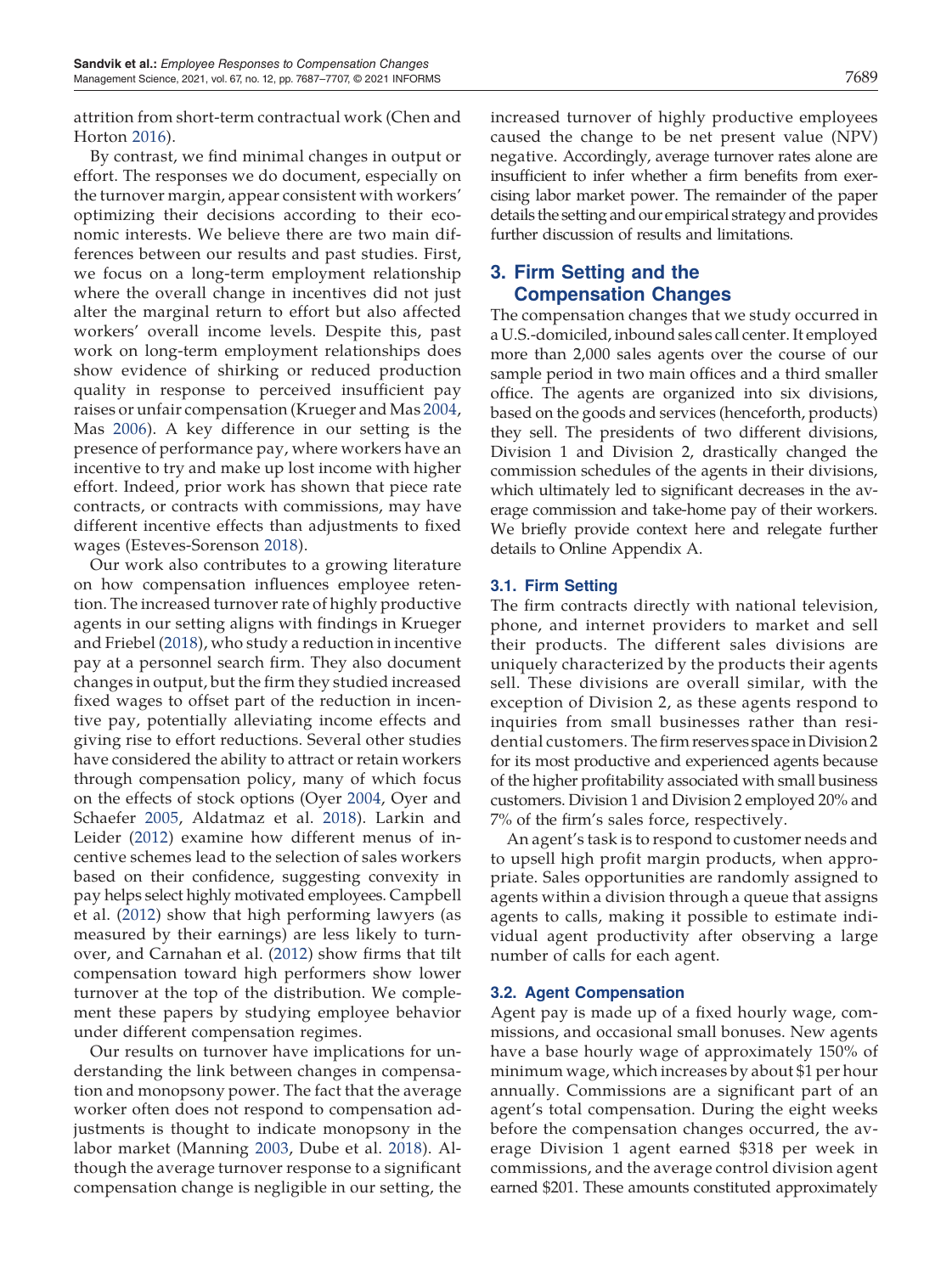30%–40% of agents' overall take-home pay. The president of each division has sole discretion to adjust their sales agents' commission schedules.

The mapping of products sold by an agent to the commission pay received by the agent—that is, the commission schedule—is determined as follows. Each product has a transfer price assigned to it by the division president, which the firm refers to as *revenues*. These revenue amounts approximate the actual top-line revenue generated for the firm through the sale of the product. For instance, a low-end cable television package may be assigned a revenue of \$50, whereas a high-end package may be assigned a revenue of \$200. These amounts form the basis for which agents receive commissions, and division presidents set them in a way that (1) rewards agents for each sale they make and (2) provides greater rewards for selling high profit margin products.<sup>1</sup> Throughout the week, agents generate revenue through each sale theymake.At the end of the week, these revenue amounts are summed and multiplied by the an agent's commission rate, which is a function of the agent's audited call quality and selling efficiency relative to other agents.<sup>2</sup> The product of an agent's weekly revenue and commission rate determines the weekly commission payment.

### 3.3. Changes to the Commission Schedule

In November 2016, the president of Division 1 radically recalibrated their agents' commission schedule by changing the transfer prices for the products sold by agents. The commission rate function was not changed, meaning that agents still made the same percentage of revenue on any sale as determined by their relative selling efficiency and call quality, but the revenue amount itself was altered. Prices for customers remained unchanged, as did the per-product top-line accounting revenues realized by the firm. Figure 1 gives an example of changes in the commission schedule for two different types of internet packages.

The Division 1 president tilted the revenue schedule toward high profit margin products—suggesting that agents could earn more by selling these products—but acknowledged that the changes would lead to an overall decrease in commissions. Although management framed the changes as an opportunity for the workers to earn more, survey evidence in Section 3.6 indicates that the agents were aware that they were likely to take home significantly less pay because of the changes. We estimate that the commission schedule changes would reduce the commission

Figure 1. (Color online) Revenue Transfer Price Changes Within the Commission Schedule



*Notes.* Example of changes in the commission schedule for two different types of internet packages. The pre- and post-treatment revenue transfer prices for the basic package are displayed in the left branch. The pre- and post-treatment revenue transfer prices for the better package are displayed in the right branch. A basic package is easier to sell than a better package, captured by the higher quantity of sales per agent-week: 3 versus 1.5. The agent's commission rate, *C*, is multiplied by the product of the revenue transfer price and quantity sold to determine the amount of commission pay the agent receives for selling a particular package.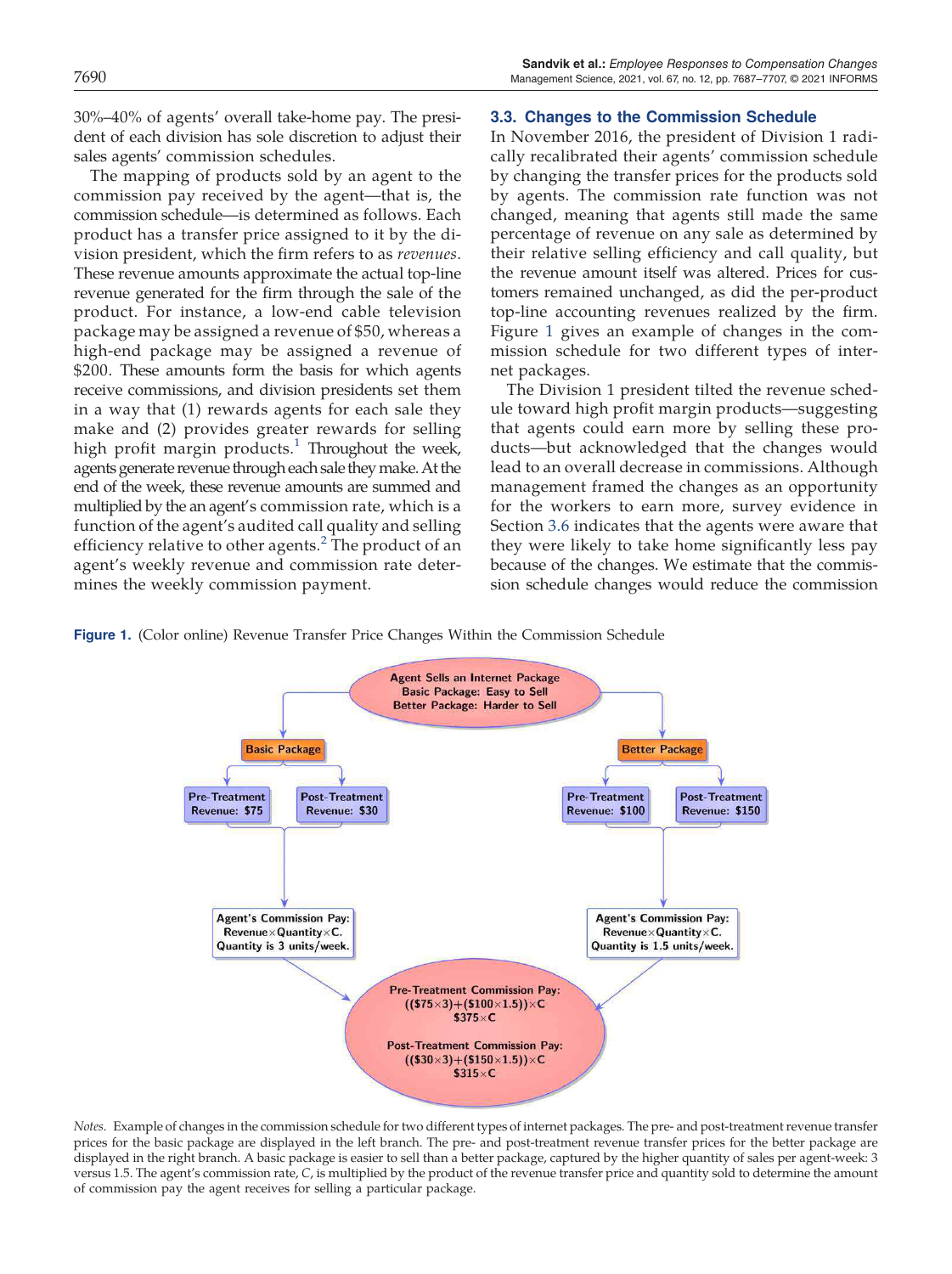pay of the average Division 1 agent by 18%, holding fixed the pre-treatment period mix of products sold.

According to the firm's management, the changes to the commission schedule were intended to decrease the relatively high commission pay levels that Division 1 agents were earning in the months before the changes. These relatively high commissions were caused by the addition of new territories from which Division 1 agents fielded calls. The inclusion of these new territories (henceforth, the territory shock) significantly increased the average commissions of Division 1 agents. Figure 2(a) shows the evolution of average commissions by division before and after the commission schedule changes. The pre-treatment period, Week −26 to Week 0 (with Week 0 denoting the week before the commission schedule changes), is separated into three periods around the territory shock. The weeks before Week −16 constitute the preterritory-shock period. The territory shock period runs from Week −16 to Week −8, representing the period of increasing commission levels for Division 1 agents. The period from Week −8 to Week 0 makes up the post-territory-shock period. Division 1 agents' average commission levels increased from \$157 in the pre-territory-shock period to \$318 at the beginning of the post-territory-shock period. The effects of the territory shock stabilized in the eight weeks before the commission schedule changes.

Because we learned of the impending commission schedule changes before they were announced, we followed the insider econometrics approach advocated by Bartel et al. (2004) and interviewed presidents and managers at the firm to assess their predictions for agent reactions. The president and managers in Division 1 believed an agent's responses to the changes would be muted. Other leaders within the firm, however, expressed concern about increased turnover among affected agents. Few sales managers mentioned changes in effort, because, although the strength of incentives would fall, high-powered incentive pay would remain a significant component of agents' total compensation.

Despite managers' lack of focus on effort, agents did have discretion to meaningfully influence their sales. For example, managers reported that agents would often need to try several different approaches before successfully upselling a customer. A plausible way for agents to reduce their effort is by trying fewer approaches for selling high profit margin products and instead simply fulfilling orders for easier to sell products. Earlier attempts to increase sales with short-term incentives suggest—and subsequent academic experiments confirm—the ability for agents in this firm to adjust their effort (Sandvik et al. 2020). Another example of possible effort adjustment is reducing adherence to one's work schedule by taking more and longer breaks.<sup>3</sup>

Three months after the commission schedule changes occurred in Division 1, the president of Division 2 implemented similar changes.

### 3.4. Personnel and Productivity Data

We identify the consequences of the commission schedule changes using highly detailed commission,





**Commission Level Time Series** 

Trends in Commissions and Call Volumes

*Notes.* (a) Average weekly commission pay levels for agents in Division 1 and the control divisions. The solid vertical line corresponds to the week immediately before the week of the commission schedule changes in Division 1. (b) Difference-in-differences coefficients that capture differential trends in commission pay levels and total call volume between Division 1 and the control divisions in the post-territory-shock period. We fail to reject the null hypothesis that the coefficients in Weeks −8 to 0 jointly equal zero (*p* = 0.82).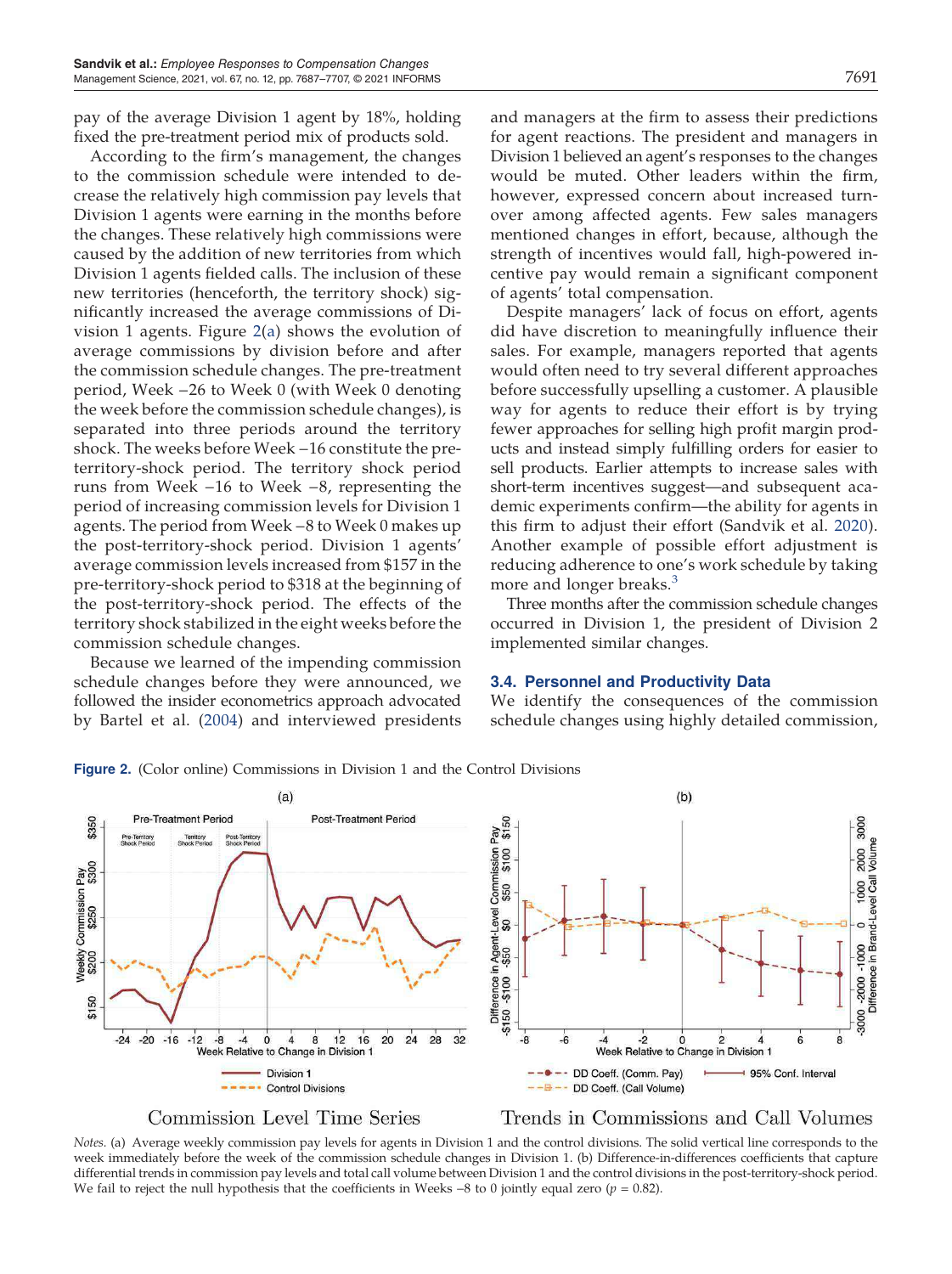personnel, and productivity data provided by the firm. Division 1 and the control divisions all have consistent data beginning in April 2016. The sample is organized by agent-week and runs through June of 2017. This data set covers 2,033 unique sales agents across 61 weeks, for a total of 39,944 agent-week observations. This data set includes proxies of worker effort—for example, adherence, conversion rate, phone hours, average revenue-per-call (RPC), total revenue generated per week, demographic details—for example, age, race, tenure, gender, marital status, and commission pay data. We refer to this as the immediate sample because it has detailed productivity and commission data in the immediate period surrounding the changes in Division 1. A larger sample, used to study turnover, contains data beginning in July 2015, but it lacks information on sales productivity. We refer to this larger sample as the extended sample. Online Appendix B contains additional details about variable definitions and these samples.

Table 1 displays pre- and post-treatment period summary statistics for the control divisions (Divisions 3–6) in columns 1 and 4, Division 1 in columns 2 and 5, and Division 2 in columns 3 and 6. The pretreatment period is restricted to the post-territory-shock period (Weeks −8 to 0) to highlight the division-level characteristics immediately before the commission schedule changes occurred. We fail to reject the null at the 1% level that Division 1 and control division agents are similar in tenure (*p* = 0.758), age (*p =* 0.336), race ( $p = 0.887$ ), and gender ( $p = 0.496$ ). During the pretreatment period, agents in the control divisions and Division 1 were predominately male (70%–73%). The average agent was 25–26 years old and had been working at the firm for about a year. We do find that agents in the control divisions are significantly more

Table 1. Summary Statistics Pre- and Post-Treatment

|                   |                | Eight weeks pre-treatment |            | All weeks post-treatment |                |            |  |
|-------------------|----------------|---------------------------|------------|--------------------------|----------------|------------|--|
| Variables         | Control        | Treated                   | Treated    | Control                  | Treated        | Treated    |  |
|                   | divisions      | Division 1                | Division 2 | divisions                | Division 1     | Division 2 |  |
|                   | (1)            | (2)                       | (3)        | (4)                      | (5)            | (6)        |  |
| Commission        | 200.91         | 318.39                    | 502.68     | 206.92                   | 249.71         | 308.56     |  |
|                   | (184.79)       | (283.59)                  | (333.35)   | (189.57)                 | (230.30)       | (226.25)   |  |
| Adherence         | 0.80           | 0.83                      | 0.79       | 0.81                     | 0.82           | 0.80       |  |
|                   | (0.11)         | (0.11)                    | (0.15)     | (0.12)                   | (0.12)         | (0.14)     |  |
| Conversion        | 0.26           | 0.33                      | 0.29       | 0.25                     | 0.32           | 0.29       |  |
|                   | (0.10)         | (0.09)                    | (0.12)     | (0.09)                   | (0.10)         | (0.13)     |  |
| $Log$ $RPC_{Old}$ | 4.11<br>(0.47) | 4.19<br>(0.51)            |            | 4.14<br>(0.49)           | 4.09<br>(0.52) |            |  |
| Log RPCNew        | 4.11<br>(0.47) | 3.96<br>(0.50)            |            | 4.14<br>(0.49)           | 3.90<br>(0.50) |            |  |
| Phone hours       | 19.89          | 20.71                     | 17.41      | 20.41                    | 20.18          | 15.92      |  |
|                   | (7.59)         | (7.32)                    | (6.25)     | (8.38)                   | (7.88)         | (7.26)     |  |
| Total calls       | 62.35          | 71.13                     | 49.19      | 64.58                    | 69.88          | 45.30      |  |
|                   | (26.79)        | (27.76)                   | (19.52)    | (28.99)                  | (29.50)        | (21.31)    |  |
| Tenure (days)     | 356.56         | 369.02                    | 672.98     | 450.36                   | 399.81         | 608.06     |  |
|                   | (419.52)       | (389.51)                  | (558.98)   | (505.66)                 | (411.39)       | (594.50)   |  |
| Age               | 25.84          | 25.18                     | 29.71      | 26.20                    | 25.99          | 28.33      |  |
|                   | (7.15)         | (6.50)                    | (8.64)     | (7.32)                   | (7.75)         | (7.98)     |  |
| Single            | 0.52           | 0.68                      | 0.44       | 0.38                     | 0.44           | 0.33       |  |
|                   | (0.50)         | (0.47)                    | (0.50)     | (0.49)                   | (0.50)         | (0.47)     |  |
| White             | 0.71           | 0.72                      | 0.60       | 0.68                     | 0.66           | 0.62       |  |
|                   | (0.45)         | (0.45)                    | (0.49)     | (0.47)                   | (0.48)         | (0.49)     |  |
| Male              | 0.70           | 0.73                      | 0.70       | 0.73                     | 0.73           | 0.64       |  |
|                   | (0.46)         | (0.44)                    | (0.46)     | (0.44)                   | (0.44)         | (0.48)     |  |
| Agent-weeks       | 4,024          | 867                       | 357        | 13,817                   | 3,474          | 950        |  |
| Agents            | 632            | 138                       | 51         | 874                      | 234            | 89         |  |

*Notes.* This table presents summary statistics for the control divisions, Division 1, and Division 2. The *Commission* measure is average weekly commissions; *Adherence* is a measure of schedule adherence, which captures the amount of time an agent is available to take calls; *Conversion* is the probability of having positive sales revenue on a given call; *Log RPCOld* measures an agent's revenue-per-call (RPC) if the commission schedule had *not* changed; *Log RPCNew* measures an agent's revenue-per-call (RPC) if the commission schedule had always been at the new levels. *Phone Hours* capture the amount a time an agent spends talking with customers; and *Total Calls* is the number of calls fielded by an agent each week. Data limitations prevent us from measuring *Log RPCOld* and *Log RPCNew* for Division 2. Standard deviations are reported in parentheses.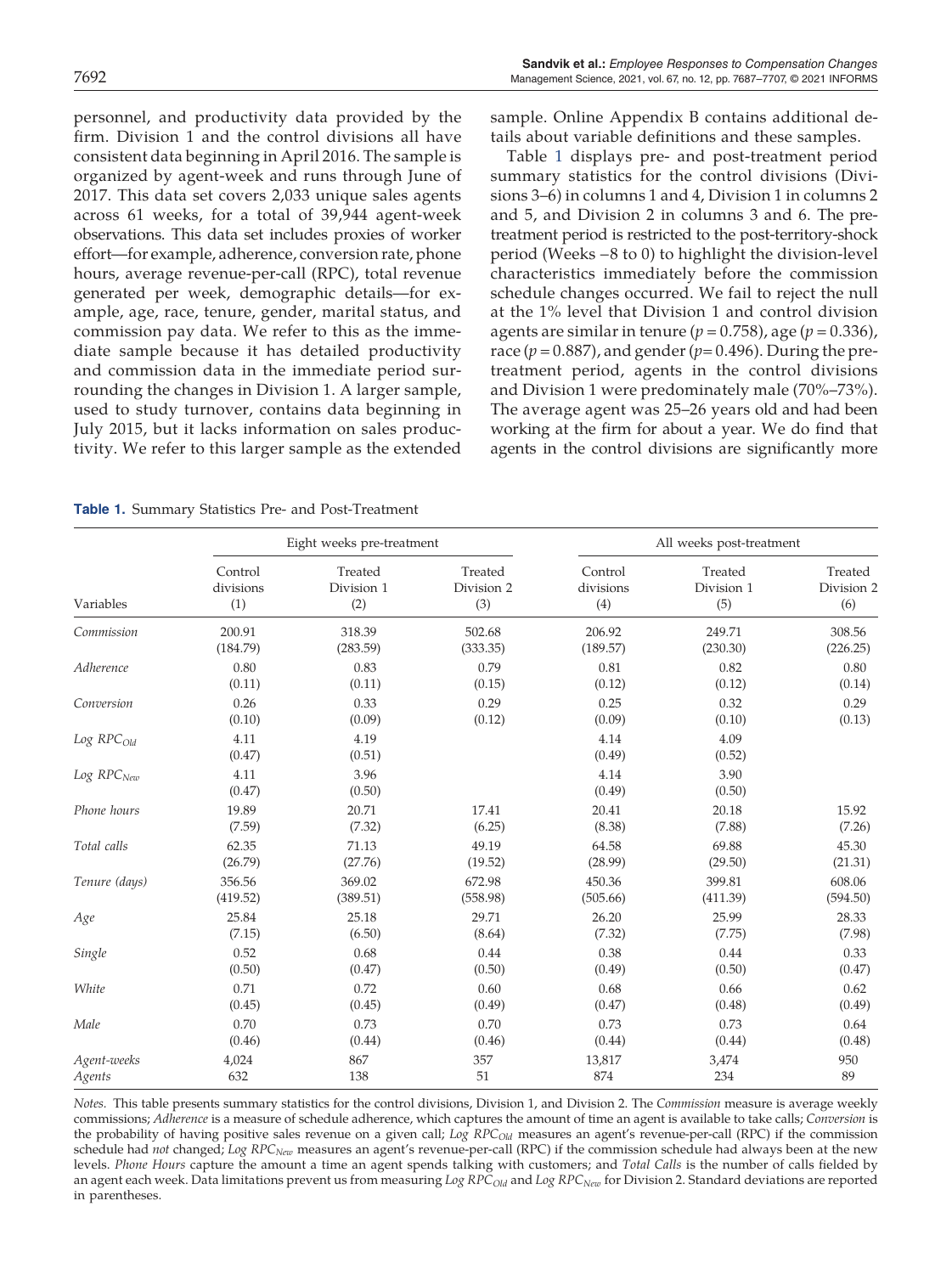likely to be married ( $p = 0.001$ ). Division 1 agents have higher adherence (*p* < 0.001), but both groups are at or above the firm's mandatory level of 80%. Both groups spend a similar number of hours talking to customers each week (*p =* 0.132), although Division 1 agents realize higher commissions and greater revenue-percall  $(p < 0.001)$ , largely because of the territory shock experienced two months before the compensation changes occurred.

Agents in Division 2 earn much more in commissions ( $p < 0.001$ ) because they sell to small businesses rather than residential customers. For expositional ease and because we do not have the full range of performance variables for Division 2, we focus our analysis on estimating the changes in Division 1 relative to control divisions.<sup>4</sup> We discuss the effects of commission changes for Division 2 in Section 5.5.

## 3.5. Estimating Baseline Agent Productivity

A central test of theories around heterogeneous turnover, emphasized in the adverse selection discussions in Campbell and Kamlani (1997) and Bewley (1998), concerns how agents of different productivity levels respond to a change in their compensation or employment contract. To identify these heterogeneous responses, we begin by estimating agents' productivity (fixed effects) before the commission schedule changes. To do this, we use a fixed effects regression for individual agents, controlling for tenure and division-by-time fixed effects. We extract the individual agent fixed effects and adjust them using a shrinkage procedure designed to limit the influence of measurement error, as in Lazear et al. (2015). These adjusted fixed effects are what we use for the pretreatment measures of agent productivity. Additional details are provided in Online Appendix B.

Worker fixed effects from the per-period display wide baseline performance variability. For example, average revenue-per-call for Division 1 agents in the top tercile of agent fixed effects was more than 50% higher than the revenue-per-call produced by agents in the bottom tercile. Table A.1 provides additional summary statistics for Division 1 in the pre-treatment period by splits of the sample into terciles of pretreatment productivity. Agents in the top tercile have higher tenure, in line with the firm retaining highly productive workers. Demographic characteristics also vary across the adjusted worker fixed effects terciles; namely, workers in the highest tercile are older and less likely to be single.

The interpretation of our upcoming analysis would be muddled if the commission schedule changes affected high and low performers differently, due to their selling of different product mixes. We test for this possible confounding factor in Online Appendix B.2 and find that the expected percentage change in commissions was equal across agents in the three terciles of fixed effects in Division 1.

## 3.6. Surveys of Sentiment and Reactions to the Changes

We conducted a firm-wide survey before the announcement of the changes to gather information regarding agents' sentiment toward the firm. We asked sales agents from all divisions the following three questions. (1) "How likely are you to agree with the following statement: [the firm's] policies, for example on adherence, compensation, and promotion, are justified and fair?" (2) "Suppose your friend is looking for a job, how likely are you to recommend them to apply at [the firm]?" (3) "Do you think you will be promoted in the future?" In addition, we conducted a follow-up survey among agents in Division 1 after the announcement of the changes and before these agents received their first paycheck under the new commission schedule. We asked the same three initial questions and several additional questions related to their perceptions of the commission changes. Additional details of these surveys are provided in Online Appendix B.3.

Responses to the follow-up survey conducted after the announcement reveal that the average agent in Division 1 expected their commission pay to decrease by 13% (Figure 3(a)), which approximates our estimate of an 18% decline in commissions. The average agent reported that they *would need to* work 11% harder in response to the changes to maintain their usual commission pay (Figure 3(b)). Agents then reported that *they would*, on average, increase their effort by 7% in response to the changes (Figure 3(c)). Agents' own responses to these last two questions suggest that effort may have actually increased, possibly because of income effects or the desire to maintain their prior earnings.

Several other questions on the follow-up survey asked agents about the motivation for the commission schedule changes. More than 75% of the agents felt the motivation for the changes was clearly communicated by management at the time of the announcement. When asked why the changes occurred, 42% responded with "[management thought] sales reps were overpaid," and 40% responded with "[The firm] needs to make cutbacks to stay in business." The follow-up survey also provides evidence that the changes were unanticipated by the sales agents, because only 2% of the agents say they knew the details of the changes before they were announced.

# 4. Identifying Assumptions and Common Trends

We are interested in how the commission schedule changes impacted the turnover and effort of the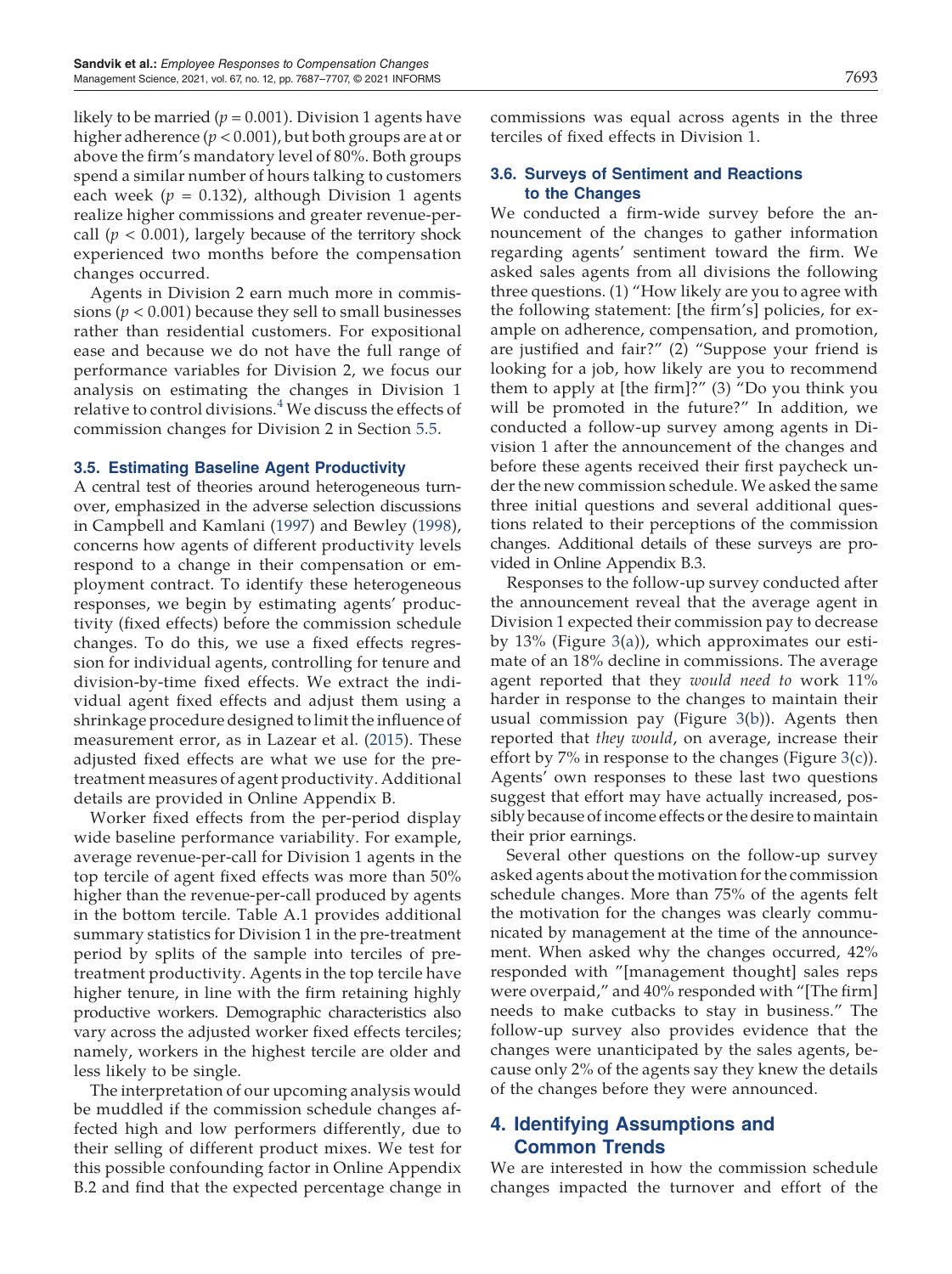



*Notes.* (a) Survey responses to a question asking agents what their expected change in commissions would be because of the commission schedule changes. (b) Responses to a question asking how much agents' effort would need to change to maintain their normal level of earnings. (c) Responses to a question of what changes in effort workers actually planned to make. See Section 3.6 for more details.

affected agents. The presence of unaffected divisions motivates the use of a difference-in-differences estimation. Difference-in-differences relies on the assumption that treated and untreated groups follow a common trend in outcomes in the absence of the commission change. To assess the suitability of using other divisions as a control group, we consider trends across several variables. First, we provide evidence of common trends in the attrition rates of agents in Division 1 and the control divisions over many months leading up to the commission schedule changes. We then show common trends in several output measures, which proxy for effort. Finally, we show that agents in

Division 1 and the control divisions follow common trends in commission pay after the territory shock and before the commission schedule changes.

To bolster confidence that the common trends assumption is satisfied, we show that there is no divergence in proxies for effort supply (adherence and conversion rates) or effort demand (call volume and phone hours) either before or after the commission change in Division 1. Given that these auxiliary productivity measures do not deviate across divisions suggests that the commission changes in Division 1 were not motivated by future knowledge of call volume changes or other coincident issues that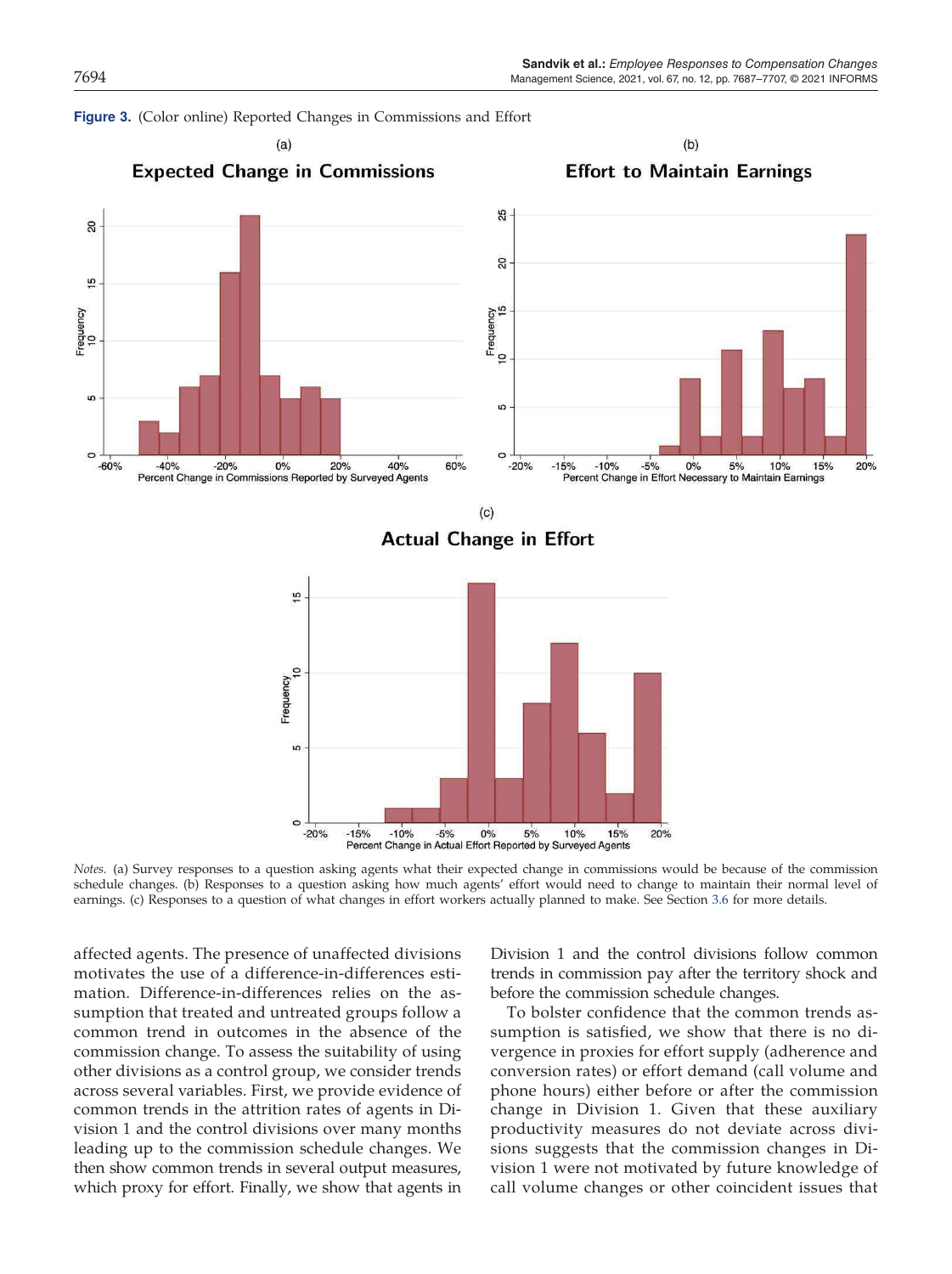would confound our analysis. That is, the smooth evolution of these measures across treated and control divisions suggests that potentially problematic trend divergence is unlikely in our setting.

#### 4.1. Common Trends in Turnover

Our first outcome of interest is the turnover response of Division 1 agents. We graphically assess the pretreatment trends in agent turnover between Division 1 and the control divisions. We use the Kaplan-Meier survival rate estimator, which plots retention rates over time, because it allows visualization of the cumulative nature of turnover. The survival rate estimator considers a starting point and then, from that time, displays the fraction of agents who remain at the firm. This allows us to detect when retention rates diverge and what fraction of the total beginning workforce is affected.

Figure 4 plots the survival rates for agents in Division 1 and the control divisions. To focus on heterogeneous turnover responses, we separately plot the survival rates of high and low performers. Figure 4(a) shows that highly productive workers in both Division 1 and the control divisions follow a similar trend in retention from Month −5 to Month 0. Similarly, low performers in Division 1 have survival rates that closely track those of low performers in the control divisions. The similarity of these survival rate trends suggests that agents in the control divisions provide a valid comparison group to estimate the turnover responses of agents in Division 1.

#### Figure 4. (Color online) Survival Rates by Productivity

## 4.2. Common Trends in Effort

To evaluate the credibility of the assumption of common trends in effort, we estimate time-period differences between Division 1 and control divisions in an event study design and then plot the coefficients and confidence intervals (Fowlie et al. 2018, Cengiz et al. 2019). The functional form is

$$
y_{i,t} = \sum_{t} \delta_{i,t} \mathbb{I}(time = t) \times Div1_i + \beta_i Div1_i
$$
  
+ 
$$
\sum_{t} \lambda_t \mathbb{I}(time = t) + X_{i,t}\Gamma + \sum_{j} \gamma_j Div_j + \varepsilon_{i,t}.
$$
 (1)

The main coefficients of interest are  $\delta_{i,t}$ , which capture differences in baseline time effects for agents in Division 1 relative to the common time effects for the control divisions,  $\lambda_t$ . The model also includes controls for location and agent characteristics in *Xi*,*<sup>t</sup>* and division fixed effects, *Div<sup>j</sup>* .

We find support for common trends in outputbased proxies of effort. We discuss the main results here, but for formal detail on statistical tests and the graphical representations of these estimations, we refer interested readers to Figure 5. When examining adherence and conversion, which are two measures of effort supply, we fail to reject the null hypothesis of divergent trends in the pre-treatment period. We also cannot detect pre-treatment trend differences in call volume and phone hours, which are two measures of demand for worker effort.

One might worry that trends in effort demand might deviate after the commission changes if the



*Notes.* These figures plot Kaplan-Meier survival rates over time. The survival rate estimator considers a starting point and then, from that time, displays the fraction of agents that remain at the firm. Because turnover can be lumpy, with multiple exits in some weeks and no exits in others, we aggregate survival rates to the monthly level. The sample is split by high and low performers based on whether agents' adjusted worker fixed effects are above or below the median within their division.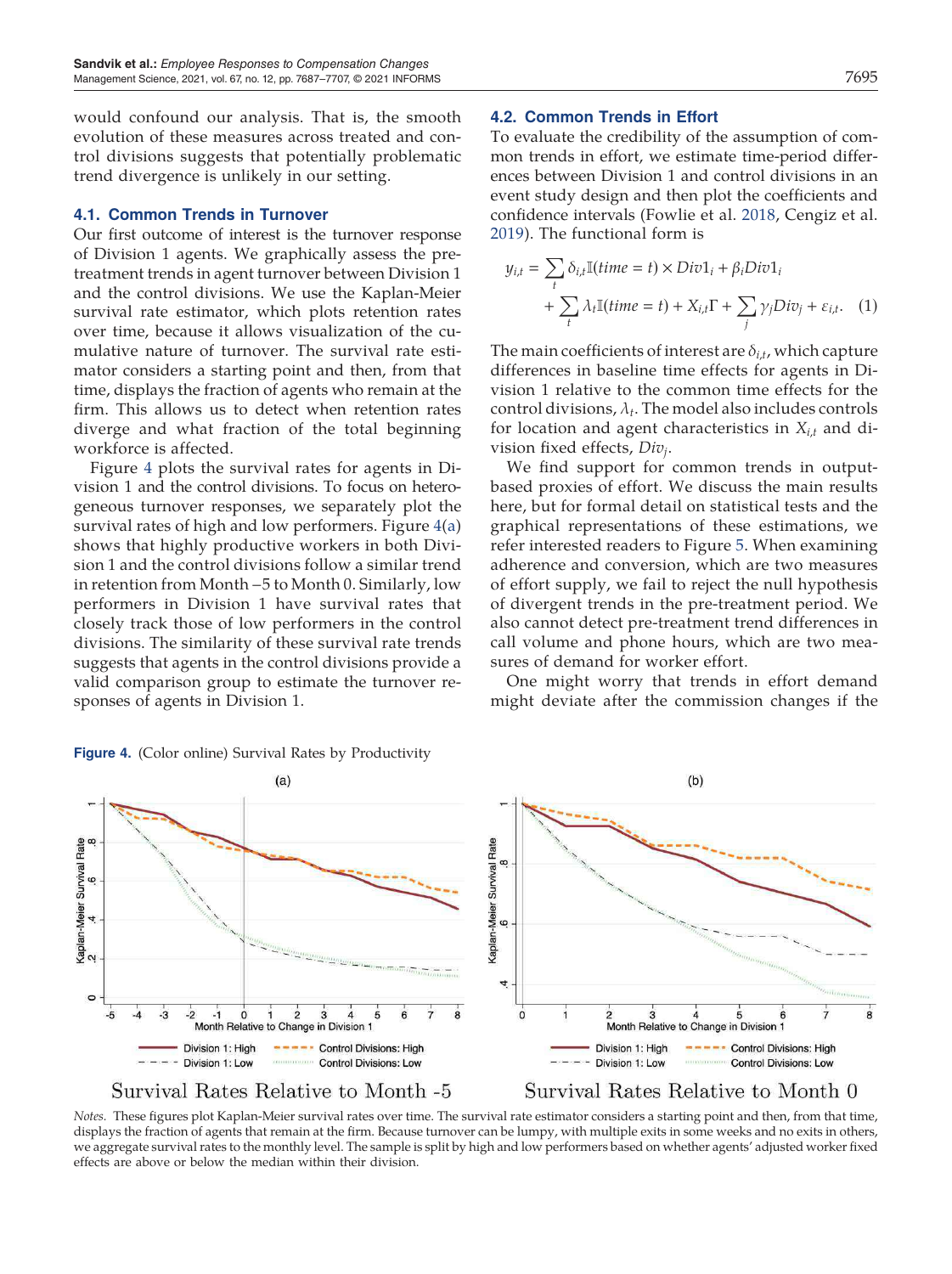

Figure 5. (Color online) Trends in Proxies for Effort Supply and Effort Demand

*Notes*. The coefficients in these figures are estimates of δ<sub>*i*,*t*</sub> from Equation (1), using different outcome variables of interest. Adherence and conversion are the two proxies for an agent's supply of effort. Call volume and phone hours are the proxies for customers' demand for worker effort. To improve the readability of these figures, we aggregate data into biweekly bins. The *p*-values of tests that the Week −8 to Week 0 point estimates are jointly equal to zero are 0.45, 0.70, 0.36, and 0.76 for adherence, conversion, call volume, and phone hours, respectively. The *p*-values of tests that the Week 0 to Week 8 point estimates are jointly zero are 0.98 and 0.76 for call volume and phone hours, respectively.

treatment is correlated with managements' forecasts of how the environment might evolve. This does not appear to be the case. To show that call volumes and the amount of time spent working with customers do not change coincidentally with the commission schedule changes, we test that the point estimates are jointly equal to zero in the eight weeks after the effective date of the change. We cannot detect any divergence in call-based measures of effort demand that occurred simultaneously with the commission changes in Division 1. Thus, any change in worker output that we observe is not likely because of reduced call volumes or time spent talking to customers. This suggests the effects of the territory shock, which had previously shifted demand, were permanent and had stabilized

in the two months preceding the commission schedule changes.

## 4.3. Common Trends in Commissions

Figure 2(a) shows that commission pay in Division 1 and the control divisions follows a common trend before the territory shock, despite differences in levels. The commission levels of Division 1 agents deviate from this common trend during the territory shock period, but they appear to level off in the post-territoryshock period and again track the commission trends of agents in the control divisions. The implementation of the commission schedule changes again shocks the trend of Division 1 commission levels after Week 0, but the two groups appear to follow similar trends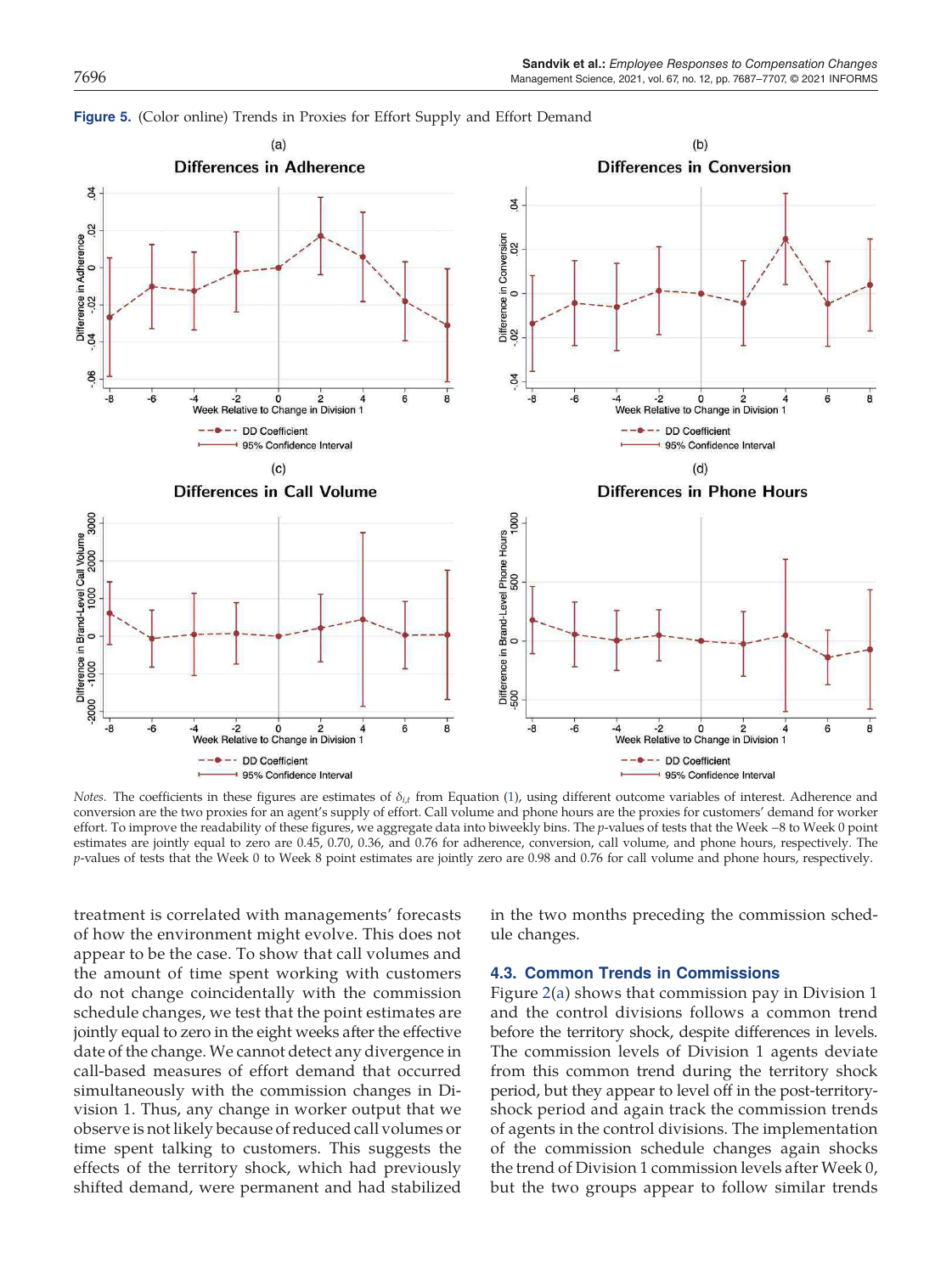from Week 4 through at least Week 16. There is relatively little movement in the control divisions in the immediate aftermath of the Division 1 compensation changes, suggesting that the changes had limited spillover effects into other divisions. We further discuss tests that show limited spillovers to the control divisions in Online Appendix C.

In our setting, we expect common trends in commission pay levels after the territory shock. We focus on this eight-week period immediately prior to the commission schedule changes because we know that trends differed during the territory shock period. Figure 2(b) plots the coefficients, δ*<sup>i</sup>*,*<sup>t</sup>* , estimated using Equation (1), just as was done to assess the common trends in effort. We find evidence of common trends in commission levels when we plot the coefficients across time. The point estimates in Weeks −8 to −2 are all close to zero, and zero always exists within the 95% confidence intervals around these points. Furthermore, we fail to reject the null hypothesis that the coefficients jointly equal zero ( $p = 0.82$ ). This result suggests that Division 1 and the control divisions followed common trends in commission pay levels in the two months before the commission schedule changes occurred. We overlay a plot of differences in brand-level call volume to show that the observed differences in commission levels after the commission schedule changes are not driven by brand-specific variations in call volume. Managers of the firm confirm that, in the absence of the commission schedule changes, agents in Division 1 would have continued to realize the high commission levels they enjoyed in the post-territory-shock period.

The analysis suggests that trends in commission levels caused by the territory shock in Division 1 are not a major concern for our empirical approach. Instead, the most likely issue for interpreting estimates in light of the territory shock is the loss of *balance* between Division 1 and other divisions because the territory shock potentially changed agents' reference points or caused the job to become relatively more attractive than it had been beforehand. Because our counterfactual compares agents with better jobs and higher earnings to the control agents, our estimates of turnover and effort responses are likely lower bounds for the consequences that managers would otherwise anticipate when adjusting pay.

# 5. Results and Exploration of Mechanisms

This section details Division 1 agents' turnover and effort responses to the changes in their commission schedule. We also estimate the firm-level effects of the observed worker responses.We then consider the role of sentiment for our findings and discuss the turnover effects of Division 2 agents. Our empirical analysis is motivated by a theoretical model, which, for brevity, we discuss in Online Appendix D. The model provides context for our estimates by showing that whether a compensation change is profitable depends on (1) the cost changes that affect the firm's wage bill, (2) changes in workers' effort, and (3) changes in the composition of the workforce, due to asymmetric turnover based on agent productivity.

## 5.1. Turnover Responses

In Section 4.1, we introduced Figure 4(a) to show the common trends in attrition between agents in Division 1 and control divisions in the months before the commission schedule changes. This figure also shows that the survival rates of highly productive agents in Division 1 break from those of highly productive agents in the control divisions in the post-treatment period. This figure conditions on agents who were present at the firm several months before the commission schedule changes, which is useful as a diagnostic tool for pretrends. Figure 4(b), on the other hand, considers survival rates relative to the sample of agents present in each group in what is labeled Month 0 (October 2016), the calendar month immediately before the changes occurred. After the commission schedule changes, the survival rate of high performers in Division 1 decreases, relative to that of high performers in the control divisions, whereas the survival rate of low performers appears to increase. This is preliminary evidence of a heterogeneous turnover effect, wherein highly productive agents in Division 1 are more likely to leave the firm in response to the commission schedule changes.

Figure 6 presents how this differential turnover influences the composition of agents who remain by plotting the average *z*-score of adjusted worker fixed effects for Division 1 and the control divisions. As in many sales firms, there is positive selection by worker quality over time, captured by the upward trend in average adjusted worker fixed effects in all divisions in the pre-treatment period (represented by points to the left of the vertical line). There is then clear evidence that average worker quality begins to deteriorate in Division 1 several weeks after the commission schedule changes. By 24 weeks after the change, the average fixed effects for Division 1 fall by more than 0.3 standard deviations relative to control divisions. This divergence in adjusted worker fixed effects provides graphical evidence that, in response to the commission schedule changes, agents with high pre-treatment productivity exited the firm at a higher rate than did agents with low pre-treatment productivity.

With this evidence in hand, we formally examine turnover by using a difference-in-differences estimator. These estimations use the extended sample, which includes additional data predating the immediate sample by at least a full calendar year for each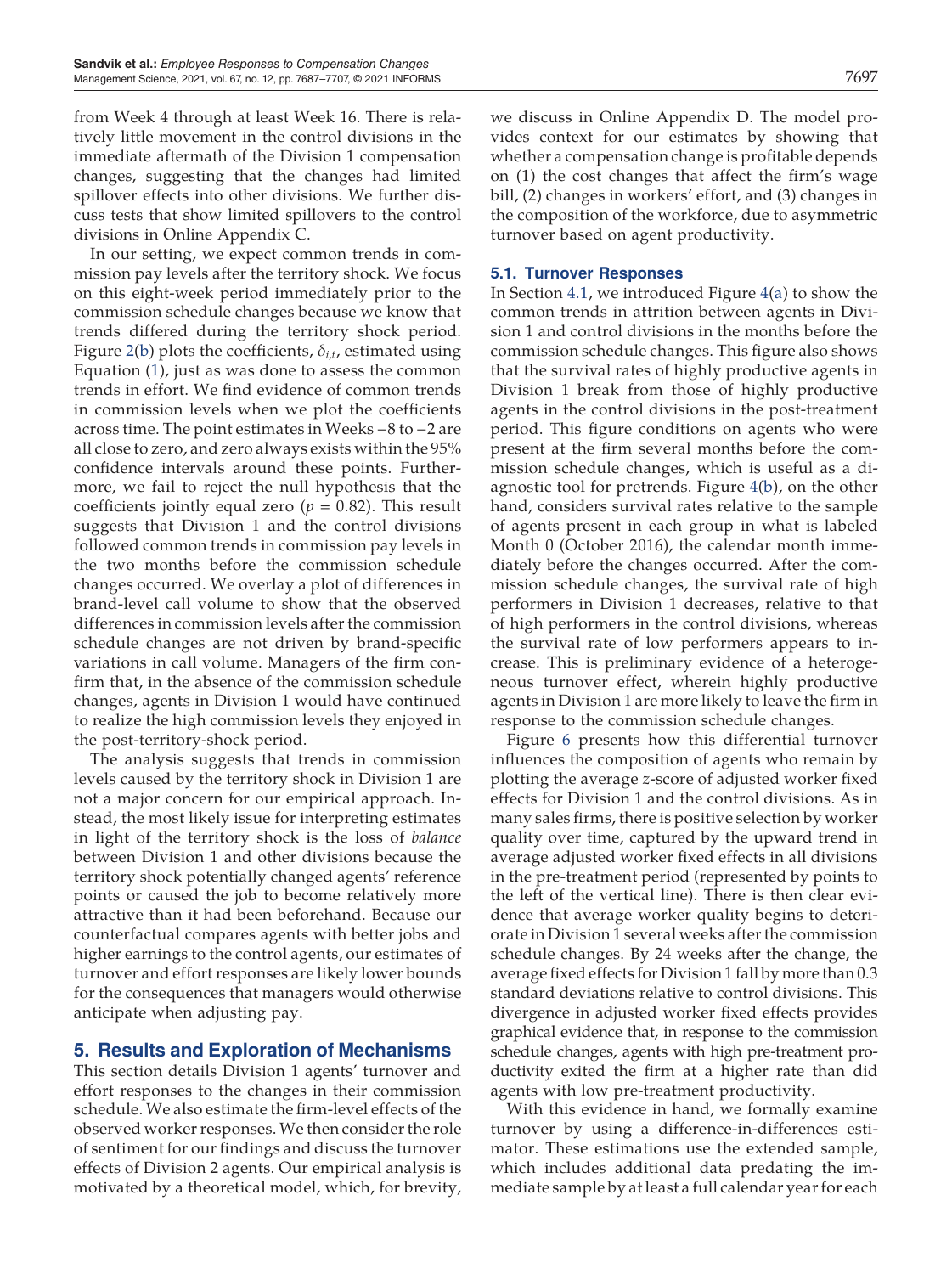

Figure 6. (Color online) Adjusted Worker Fixed Effects Before and After the Compensation Changes

*Notes.* Average adjusted worker fixed effects for Division 1 and the control divisions after taking a z-score transformation. Because the fixed effects are calculated before the commission changes, the data are limited to agents who were at the firm before the commission changes. Adjusted worker fixed effects are calculated from a regression of log commissions on worker dummy variables, divisionby-week dummy variables, and a cubic spline in tenure. We then correct for sampling variation using the method in Lazear et al. (2015). The series are normalized to correspond at the announcement date, which is depicted by the vertical line.

division. Our goal is to identify how turnover was affected when agents' commission schedule changed and how the turnover probability differs based on agent productivity. In an analysis of turnover, it is necessary to account for how the baseline probability of leaving the firm changes with worker tenure (Bartel and Borjas 1981). We use a very flexible specification for how the usual probability of leaving the firm changes with tenure by including a flexible function, *g*(*Tenure*), in the model. We specify this function as a fifth-order polynomial, providing enough flexibility to capture the possibility that workers with longer tenures are less likely to leave and that the relationship between attrition and tenure has several inflection points.<sup>5</sup> This function is distinct from time fixed effects, which are meant to capture calendar time shocks, like seasonality, that affect all workers. We then include combinations of division and time fixed effects to capture permanent heterogeneity across divisions and seasonal shocks that may be correlated with treatment. The model we estimate is

Turnover<sub>i,t</sub> = Div<sub>j</sub> + 
$$
\delta_1
$$
(Treated<sub>i</sub> × Post<sub>t</sub>)  
+  $\delta_2$ (Treated<sub>i</sub> × Post<sub>t</sub> × Prod<sub>i</sub>)  
+  $\beta_1$ (Prod<sub>i</sub>) +  $\beta_2$ (Treated<sub>i</sub> × Prod<sub>i</sub>)  
+  $\beta_3$ (Post<sub>t</sub> × Prod<sub>i</sub>) + TimeControls  
+  $g$ (Tenure) +  $\beta_4$ X<sub>i,t</sub> +  $\varepsilon_{i,t}$ . (2)

The dependent variable, *Turnover<sup>i</sup>*,*<sup>t</sup>* , is an indicator that the week in question is worker *i*'s last week in

the firm. After the worker leaves, he or she is no longer included in the sample. The dependent variable is thus the instantaneous turnover probability, or hazard, given that the worker was at the firm in the week in question. The parameter  $\delta_1$  captures the average change in turnover probability of agents in Division 1, conditional on tenure and time controls, after the commission schedule changes occurred. This is indicated by *Post<sup>t</sup>* , the post-treatment indicator, being interacted with *Treated<sup>i</sup>* . We include division fixed effects, *Div<sup>j</sup>* , to control for division-level differences in attrition. The matrix *Xi*,*<sup>t</sup>* has a third-order polynomial in age, along with fixed effects for ethnicity, gender, call center location, and marital status. The separate tenure splines and age polynomials allow the effects of experience within the firm and total labor market experience to differ. We include baseline measures of worker productivity, captured by *Prod<sup>i</sup>* , and its interaction with postevent indicators. To identify differences in productivity, we use the standardized *z*-score of adjusted worker fixed effects in the pretreatment period. We use *z*-scores to standardize the adjusted fixed effects across Division 1 and the control divisions. This approach also facilitates the interpretation of the parameters, as a unit change in the *z*-score, *Prod<sup>i</sup>* , corresponds to a standard deviation of the underlying productivity measure.

Table 2 displays the turnover responses of agents in Division 1, relative to those in the control divisions. The different columns correspond to different combinations of *TimeControls* to account for a variety of possible temporal differences across divisions. Across all specifications, highly productive workers in Division 1 became more likely to leave after the commission schedule changes. The point estimates on *Treated* × *Post* × *Prod* across columns 1–3 indicate that Division 1 agents with pre-treatment productivity one standard deviation above the mean had turnover rates that increased by 1.5–2.1 percentage points in a given week, compared with Division 1 agents with average pre-treatment productivity. This turnover increase is relative to an overall sample mean of about 3.7%, indicating that agents one standard deviation above the mean had between a 40% and 56% increase in attrition from the sample average.

These turnover effects are precisely estimated when clustering by the identity of a worker's manager. If we instead cluster standard errors at the division level, which was the level of the treatment, our standard errors are similar. However, we do not report these standard errors, because test statistics based on them are misleading because of having few divisions and only one treated group. Instead we conduct robust statistical tests using a combined randomization inference and wild bootstrap procedure designed to estimate critical regions under clustering with few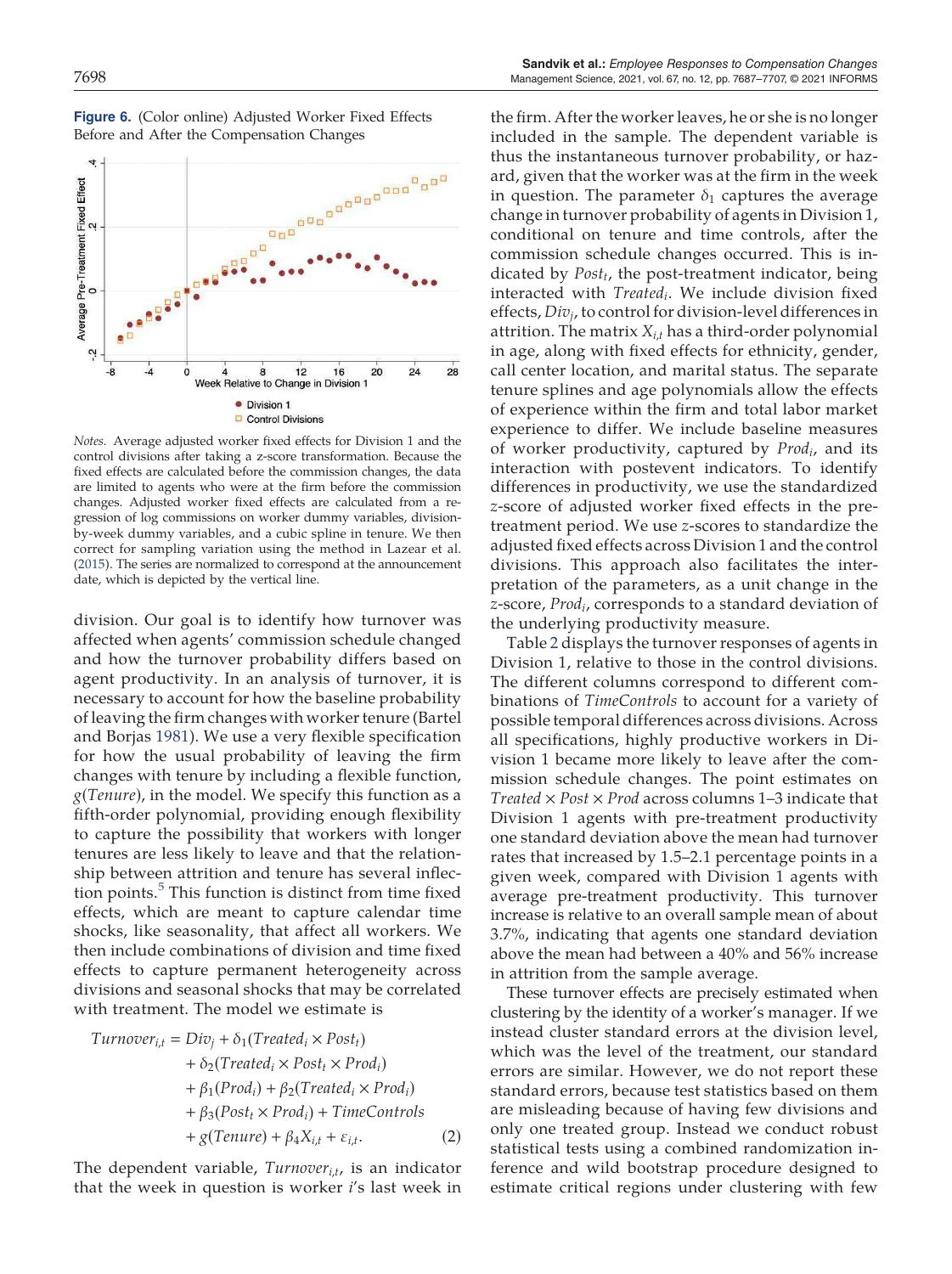|                                                                                                                                       | Last week in firm    |                      |                     |                      |                     |
|---------------------------------------------------------------------------------------------------------------------------------------|----------------------|----------------------|---------------------|----------------------|---------------------|
|                                                                                                                                       | (1)                  | (2)                  | (3)                 | (4)                  | (5)                 |
| Treated $\times$ Post $\times$ Prod                                                                                                   | $0.021**$<br>(0.007) | $0.015**$<br>(0.005) | $0.016*$<br>(0.007) | $0.013**$<br>(0.005) | $0.012*$<br>(0.005) |
| $Treated \times Post$                                                                                                                 | $-0.006$<br>(0.004)  | $-0.006$<br>(0.007)  |                     | $-0.002$<br>(0.010)  |                     |
| Treated $\times$ Placebo $\times$ Prod                                                                                                | $-0.006$<br>(0.004)  |                      | $-0.002$<br>(0.004) |                      |                     |
| $Treated \times Placebo$                                                                                                              | 0.000<br>(0.004)     |                      |                     |                      |                     |
| Week fixed effects                                                                                                                    | √                    |                      |                     |                      |                     |
| Division $\times$ Week-of-Year fixed effects                                                                                          |                      |                      |                     |                      |                     |
| Week $\times$ Division fixed effects                                                                                                  |                      |                      | J                   |                      |                     |
| Post-territory-shock period                                                                                                           |                      |                      |                     | ✓                    |                     |
| Observations<br>Mean turnover probability in Division 1                                                                               | 51,497               | 51,497               | 51,497<br>0.037     | 19,689               | 19,689              |
| <i>p</i> -value on <i>Treated</i> $\times$ <i>Post</i> $\times$ <i>Prod</i><br><i>p</i> -value on <i>Treated</i> $\times$ <i>Post</i> | 0.017<br>0.482       | 0.081<br>0.316       | 0.096               | 0.036<br>0.133       | 0.040               |

| <b>Table 2.</b> Linear Probability Model Estimates of Turnover Responses |  |
|--------------------------------------------------------------------------|--|
|--------------------------------------------------------------------------|--|

*Notes.* The dependent variable is an indicator that equals one if it is the worker's last week at the firm. The sample includes all current employees in Division 1 and the control divisions with nonmissing data. Estimates come from a linear probability model that captures changes in the turnover probability for the existing workforce. Each model includes a fifth-order polynomial for workers' tenure to account for a potentially arbitrary baseline relationship between tenure and turnover. *Prod* refers an agent's sales *z*-score, which is the standardized measure of an agent's pre-treatment productivity estimated as their adjusted worker fixed effect according to the procedure in Lazear et al. (2015). For additional details, see Section 3.5 and Online Appendix B. The specification in column 2 includes division by week-of-year fixed effects to account for seasonality. The specification in column 3 includes week by division fixed effects. Columns 4 and 5 use a shortened pre-treatment period that only includes the weeks of data after the territory shock period. *Placebo* is an indicator for the date 52 weeks before the treatment date. Standard errors are clustered by manager (in parentheses). The *p*-values in the bottom two lines are computed after clustering by division and applying the wild cluster bootstrap randomization inference procedure in MacKinnon and Webb (2018). We use the *t*-statistic version of the procedure that imposes the null hypothesis.

\**p* < 0.1; \*\**p* < 0.05; \*\*\**p* < 0.01.

treated clusters (MacKinnon and Webb 2018).<sup>6</sup> The *p*-values from these tests are displayed in the bottom rows of Table 2 for  $\delta_1$  and  $\delta_2$ .

Table 2 also includes placebo tests to assess whether the observed attrition patterns would have occurred at a different time. The most natural prior time to test is the exact date in the prior calendar year, and the specification in column 1 includes placebo indicators that are dummies for the period one year before the announcement week. This tests whether the observed turnover effect is because of the commission schedule changes or annual patterns in turnover. The zero coefficients on *Treated* × *Placebo* × *Prod* and *Treated* × *Placebo* indicate that the turnover patterns overall and by agent productivity level did not diverge between Division 1 and the control divisions at the same time in the past.

Columns 2 and 3 show that the estimates are robust to the inclusion of different combinations of time, week-of-year, and division fixed effects. The division by week-of-year fixed effects in column 2 compares division-level turnover rates across calendar years, which captures possible seasonality by division and

guards against the possibility that Division 1 had a similar seasonal change in turnover in the prior year. The point estimate of 0.015 suggests that workers  $\pm 1$ standard deviation around the mean had posttreatment turnover rates of 5.2% and 2.2%, respectively. This difference provides strong evidence of a heterogeneous turnover response across the distribution of worker productivity. Column 3 includes division-by-time fixed effects, which only allows us to identify heterogeneous turnover by productivity. The advantage of these estimates is that we do not need to rely on common trends by division but only common trends in turnover by different productivity groups.<sup>7</sup> The similarity of the overall estimates in columns 1 and 2 and those that do not depend on common trends at the division level (column 3) add credibility to the identifying assumptions. This heterogeneous effect also holds when we restrict the sample to begin eight weeks before the commission schedule changes occurred (columns 4 and 5), which removes the weeks before and during the territory shock period. The results are also robust to whether workers' productivity fixed effects include or omit their tenure.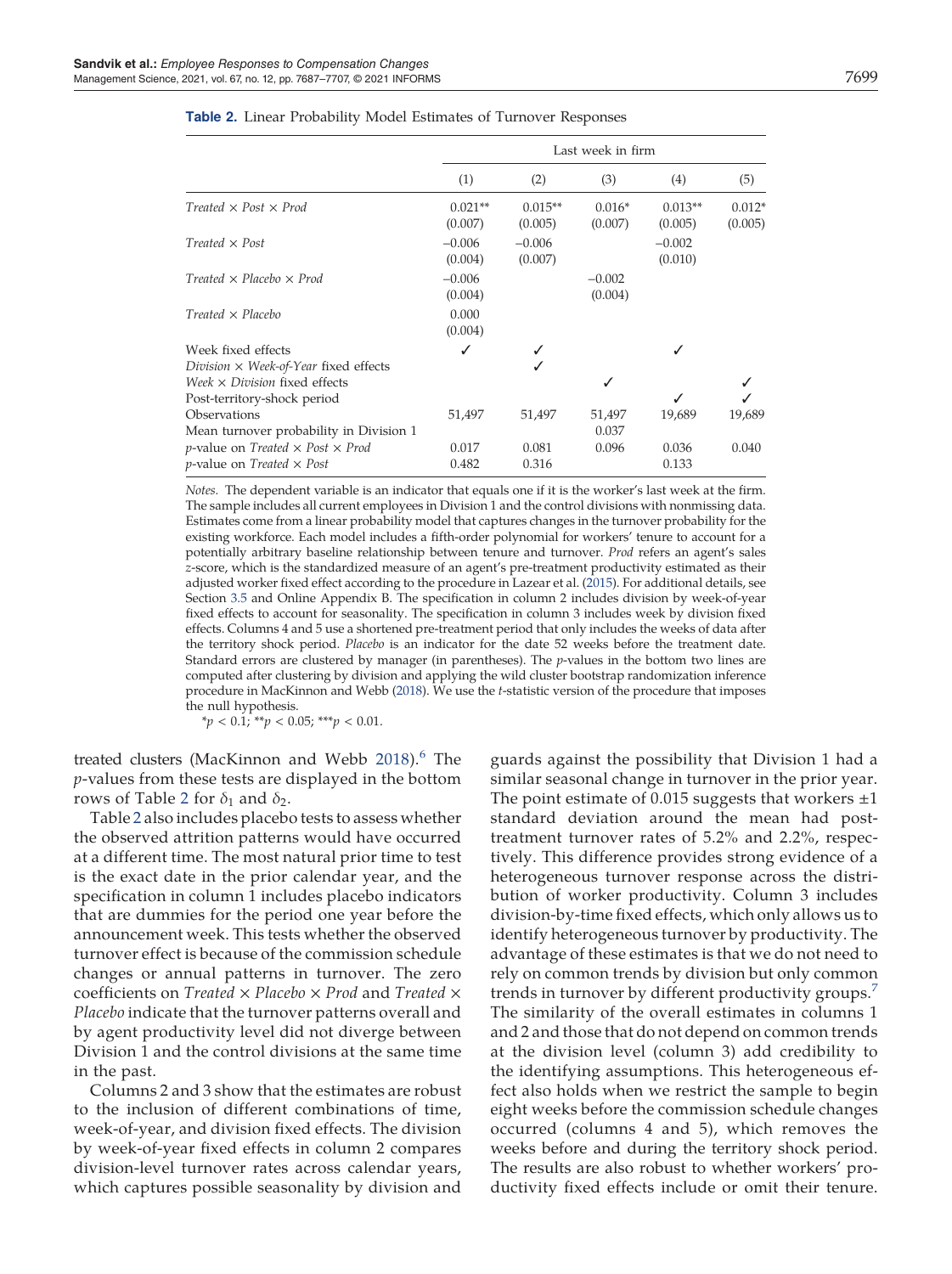Taken together, this evidence suggests that highly productive agents in Division 1 were more likely to leave the firm in response to the commission schedule changes, as predicted by managers in the prior literature (Campbell and Kamlani 1997, Bewley 1998).

We note that, although high performers were more likely to leave the firm following the change, the average turnover rate was unchanged. The point estimates on *Treated* × *Post* are not precisely estimated in any of the specifications. The inability to reject that the main effects are zero for Division 1 indicates that overall turnover did not increase among these agents. Instead, only agents who were highly productive in the pre-treatment period increased their likelihood of leaving. This is consistent with the trends in survival rates, depicted in Figure 4(b). This figure shows that high performers have an *increased* likelihood of quitting (i.e., a decreased survival rate), whereas low performers have a *decreased* likelihood of quitting. The departure of high performers potentially increased the placement of low performing agents in the selling efficiency quintiles used to determine commission rates. Consequently, the implicit contract improved for low performers with the attrition of high performers, increasing their incentive to stay in the firm. These offsetting effects provide intuition as to why we do not observe a significant average turnover effect among agents in Division 1.

The results from multiple additional placebo tests highlight the robustness of our turnover response estimations. Following Gubler et al. (2018), we perform 50 placebo simulations for the turnover response estimation using randomized treatment groups and treatment dates over agents. The coefficient for 46 of the 50 placebos is smaller in size and less statistically significant than the estimated coefficient. This is approximately what one would expect from the placebo tests given the statistical significance of the estimate. We also repeat this procedure by randomizing treatment over different control divisions. In this setup, our estimate is larger than all placebo estimates. The results of these placebo estimates are displayed in Figure A.2, (a) and (b), respectively.

## 5.2. Effort Responses

Having found evidence of heterogeneity in the turnover of agents in Division 1, we next investigate whether these agents altered their effort in response to the commission schedule changes. The first specifications for estimating the effects of the commission schedule changes on worker effort are difference-indifferences regressions with the following form:

$$
y_{i,t} = \alpha_i + Div_j + Trend_j + \delta_1(Treated_i \times Post_t) + \lambda_t + \beta_1 X_{i,t} + \varepsilon_{i,t}.
$$
 (3)

The model includes time (week) fixed effects,  $\lambda_t$ , and division fixed effects, *Div<sup>j</sup>* . Some specifications include an individual fixed effect  $\alpha_i$ , and some include division-specific time trends, *Trend<sup>j</sup>* . To account for the potential that different trends across divisions bias the estimates, we check the robustness of our results by using a propensity score reweighting estimator to match control division agents who were on similar trends as those in Division 1 before the commission schedule changes occurred. This approach aims to better balance treated and control agents, based on levels of and changes in compensation over the entire pre-treatment period.<sup>8</sup> In addition, we verify our results by reducing the sample to a balanced panel of agents who are present in the sample before July 2016 and after April 2017. This ensures that we capture variation in agents' behavior before and after the commission schedule changes and not just changes in the composition of workers.<sup>9</sup>

The results of the difference-in-differences estimations using Equation (3) are contained in columns 1–5 of Table 3.We use data from the eight weeks before and the eight weeks after the commission schedule changes to estimate agents' effort responses. In Table A.3, we show that our results are robust to the inclusion of all the pre- and post-treatment data. Panel A of Table 3 contains results for agents' adherence and shows that, on average, agents in Division 1 do not reduce their adherence in response to the commission schedule changes. We also find negligible differences in agents' conversion rates (Panel B). The null results in Panels A and B are robust to the inclusion of agent fixed effects (column 2), the inclusion of division-specific time trends (column 3), the use of a reweighting estimator (column 4), and the use of a balanced panel (column 5). These findings align with the graphical evidence presented in Figure 5, (a) and (b). They suggest that agents did not avoid calls nor did they reduce their sales conversion efforts; that is, we find little evidence of effort adjustment after the commission schedule changes.

We further consider changes in agents' effort by considering two additional proxies of worker sales effort, log revenue-per-call if (1) the commission schedule had *not* changed (Panel C) and (2) if the commission schedule had always been at the new levels (Panel D). In these specifications, we take the revenue transfer prices as given, based on the respective commission schedule regime and apply these pseudo-revenues to the volume of products sold. We find minimal evidence of changes in log revenueper-call at both the old and new revenue levels. $^{10}$ The positive estimates in Panel D suggest that agents might have increased effort after the commission schedule changes, potentially to compensate for income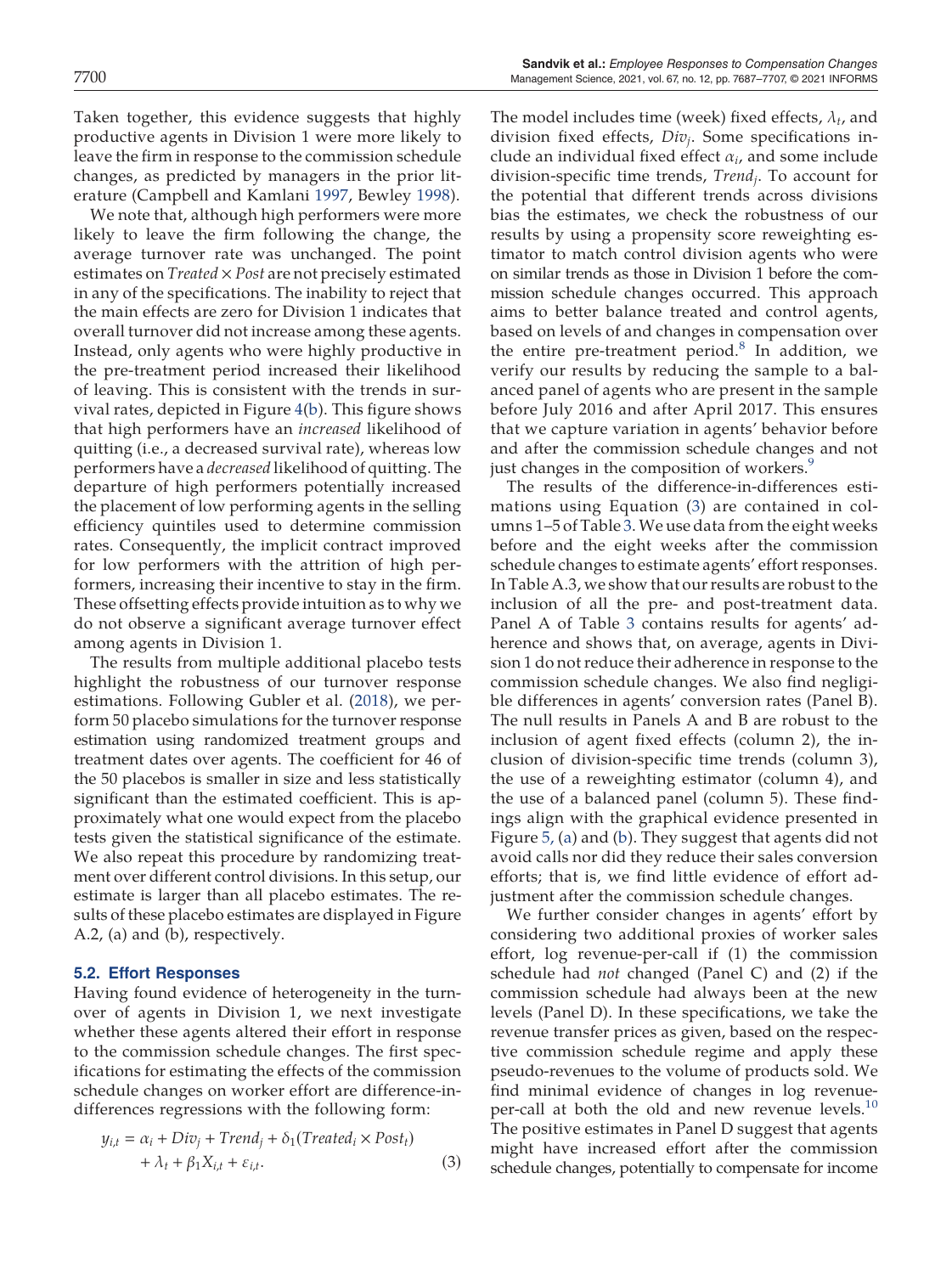#### Table 3. Estimates of Effort Responses

|                                           | (1)                 | (2)                            | (3)              | (4)                 | (5)              | (6)                    | (7)                    |
|-------------------------------------------|---------------------|--------------------------------|------------------|---------------------|------------------|------------------------|------------------------|
|                                           |                     | Panel A: Adherence to schedule |                  |                     |                  |                        |                        |
| $Treated \times Post$                     | 0.003<br>(0.009)    | 0.006<br>(0.010)               | 0.025<br>(0.014) | 0.022<br>(0.019)    | 0.018<br>(0.019) | $0.029*$<br>(0.013)    |                        |
| Treated $\times$ Post $\times$ Prod       |                     |                                |                  |                     |                  | $-0.005$<br>(0.005)    | $-0.004$<br>(0.006)    |
| Observations                              | 8,647               | 8,647                          | 8,647            | 7,570               | 3,979            | 8,647                  | 8,647                  |
|                                           |                     | Panel B: Conversion rate       |                  |                     |                  |                        |                        |
| $Treated \times Post$                     | 0.004<br>(0.007)    | 0.002<br>(0.005)               | 0.010<br>(0.007) | 0.006<br>(0.008)    | 0.008<br>(0.007) | $0.016*$<br>(0.007)    |                        |
| $Treated \times Post \times Prod$         |                     |                                |                  |                     |                  | $-0.020***$<br>(0.005) | $-0.020***$<br>(0.005) |
| Observations                              | 8,283               | 8,283                          | 8,283            | 6,903               | 3,743            | 8,283                  | 8,283                  |
|                                           |                     | Panel C: Log RPC at old prices |                  |                     |                  |                        |                        |
| $Treated \times Post$                     | $-0.025$<br>(0.031) | $-0.039$<br>(0.025)            | 0.005<br>(0.033) | $-0.016$<br>(0.036) | 0.005<br>(0.048) | 0.022<br>(0.032)       |                        |
| Treated $\times$ Post $\times$ Prod       |                     |                                |                  |                     |                  | $-0.041$<br>(0.024)    | $-0.042$<br>(0.024)    |
| Observations                              | 9,229               | 9,229                          | 9,229            | 7,840               | 4,126            | 9,229                  | 9,229                  |
|                                           |                     | Panel D: Log RPC at new prices |                  |                     |                  |                        |                        |
| $Treated \times Post$                     | 0.027<br>(0.032)    | 0.007<br>(0.025)               | 0.027<br>(0.036) | 0.002<br>(0.039)    | 0.016<br>(0.054) | 0.046<br>(0.035)       |                        |
| Treated $\times$ Post $\times$ Prod       |                     |                                |                  |                     |                  | $-0.048$<br>(0.024)    | $-0.049$<br>(0.025)    |
| Observations                              | 9,229               | 9,229                          | 9,229            | 7,840               | 4,126            | 9,229                  | 9,229                  |
| Week fixed effects<br>Agent fixed effects | ✓                   | ✓<br>✓                         | ✓<br>✓           | ✓<br>✓              | ✓<br>✓           | ✓<br>✓                 |                        |
| Division trend controls                   |                     |                                | ✓                | ✓                   | ℐ                | ✓                      |                        |
| Week $\times$ division fixed effects      |                     |                                |                  |                     |                  |                        | ✓                      |
| Reweighted                                |                     |                                |                  | ✓                   |                  |                        |                        |
| <b>Balanced</b> sample                    |                     |                                |                  |                     | ✓                |                        |                        |

*Notes.* The sample includes all current employees in Division 1 and the control divisions with nonmissing data. The models in columns 1–6 include fixed effects for week, division, and office location. All models include cubic splines for tenure and a cubic polynomial in age. The ordinary least squares regression in column 1 includes dummies for ethnicity, gender, and marital status. The specifications in columns 2–7 include individual fixed effects. Columns 3–6 include division-specific trend controls. The specification in column 4 uses a reweighting estimator based on the propensity score for being in Division 1 (see Online Appendix C.1). The balanced panel in column 5 restricts to workers who are present prior to July 2016 and after April 2017. Columns 6 and 7 consider heterogeneous responses based on worker productivity, and column 7 omits week fixed effects and division-specific trend controls and instead includes week by division fixed effects. Differing numbers of observations across panels reflect differences in data availability. The sample used restricts to eight weeks of pretreatment data and eight weeks of post-treatment data. The results are similar when all available preand post-treatment data are used (Table A.3). Reported standard errors are clustered by manager. \**p* < 0.1; \*\**p* < 0.05; \*\*\**p* < 0.01.

they stood to lose. However, this finding is not precisely estimated in any of the specifications.

We find limited evidence that agents were able to substantially shift from low- to high-margin products. If workers were substituting to higher margin products under the new commission structure, we would have expected to see substantial divergence between the results using the old and new revenue schedules in Panels C and D. Instead, both sets of

estimates include 0 in the confidence intervals, suggesting minimal ability to substitute to higher margin products. $11$  In some specifications, however, we are able to reject the null that the coefficients using new or old prices are the same. Specifically, in columns 1 and 2, we reject equality at the 1% level, and in column 3, we reject equality at the 10% level. However, in columns 4 and 5, which use a reweighting procedure and a balanced sample, respectively, we cannot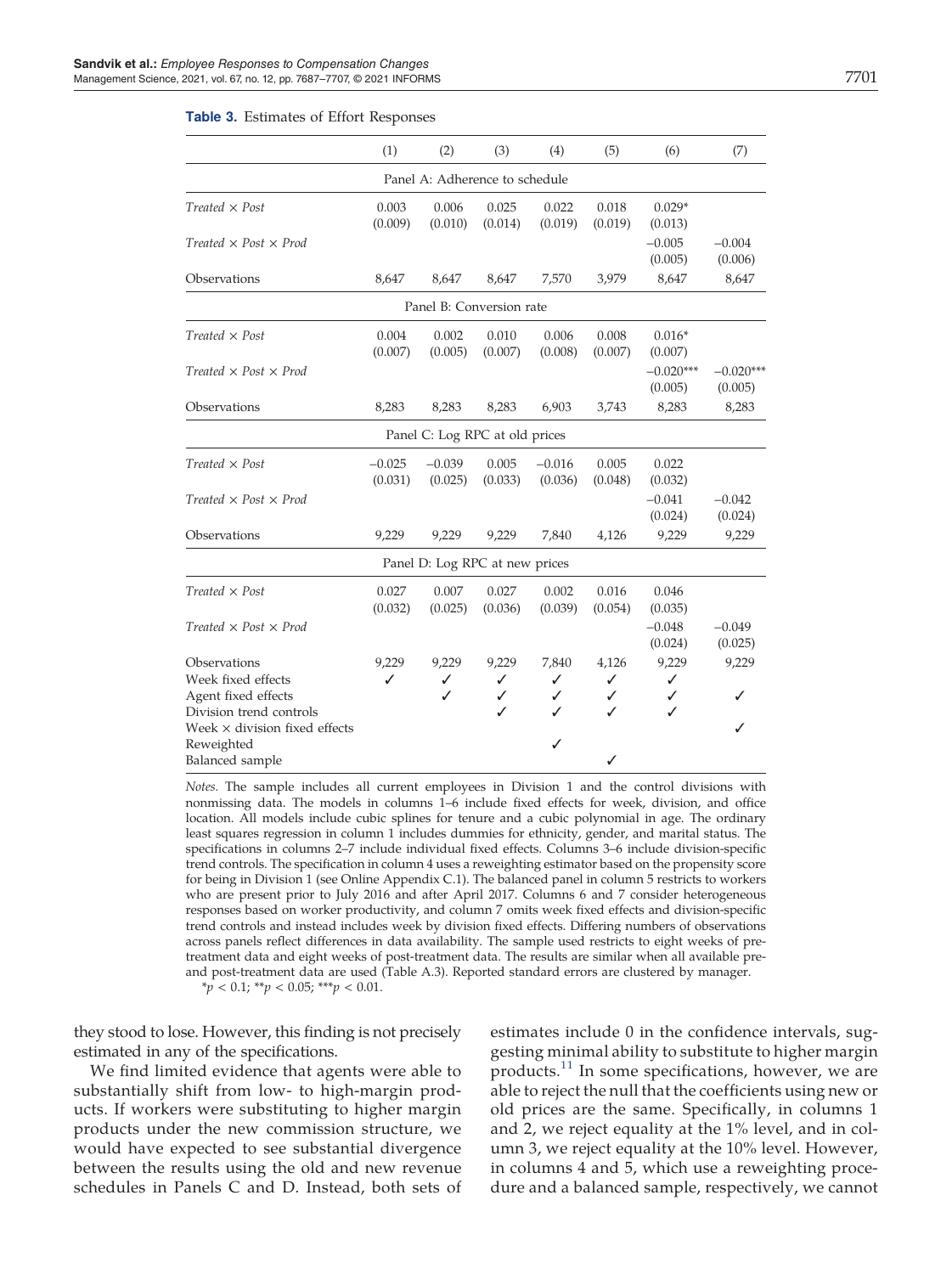reject equality at the 10% level. Comparing these differences, their estimated magnitudes are generally small.<sup>12</sup> Substitution to higher margin products would have implicitly reduced the magnitude of the compensation changes experienced by the agents. As a result, the relationship between the compensation changes and turnover that we estimate is likely a lower bound for the turnover that would have materialized absent product substitution.

A second specification identifies heterogeneous effort responses across agents, based on their pretreatment productivity. $13$  This specification includes interactions of productivity pre-treatment *Prod<sup>i</sup>* , with variables in the model in Equation (3):

$$
y_{i,t} = \alpha_i + (Div_j \times \lambda_t) + \delta_1(Treated_i \times Post_t)
$$
  
+  $\delta_2(Treated_i \times Post_t \times Prod_i)$   
+  $\beta_1 Prod_i + \beta_2(Post_t \times Prod_i)$   
+  $\beta_3(Treated_i \times Prod_i) + \beta_4 X_{i,t} + \varepsilon_{i,t}.$  (4)

Column 6 of Table 3 reports both  $\delta_1$  and  $\delta_2$  from Equation (4), capturing the fact that highly productive agents may have different effort responses on some dimensions. Column 7 identifies only the parameter  $\delta_2$  by including division-by-time fixed effects in the model. We do not find a heterogeneous reduction in adherence across agents of varying productivity levels (Panel A), which suggests that neither high performers nor low performers responded to the commission schedule changes by avoiding calls or disregarding their schedules. In Panel B, we find that the conversion rates of highly productive agents decreased, relative to those of less productive agents. Similarly, the negative coefficients on *Treated*  $\times$  *Post*  $\times$ *Prod* in Panels C and D suggest that high performers may have reduced their revenue generation per call, relative to the average agent, but the effects are not precisely estimated.

A potential concern with the estimations of productivity changes is the possibility of mean reversion, which may be amplified in short time periods. Several empirical facts suggest a limited role for mean reversion in the productivity data we present, but we acknowledge the possibility. First, it is unlikely that mean reversion drives these results because Equation (4) accounts for this through  $\beta_2(Post_t \times Prod_i)$ . The parameter  $\delta_2$  on (*Treated<sub>i</sub>* × *Post<sub>t</sub>* × *Prod<sub>i</sub>*) thus captures any deviation from natural agent productivity mean reversion in the postperiod.<sup>14</sup> In addition, mean reversion would likely bias us toward finding substantial changes in effort because sales in Division 1 began at a higher level than in the control divisions, and we would thus expect Division 1 sales to fall under mean reversion. Given the modest size of the estimated sales reductions, we expect that mean

reversion is unlikely to be driving these results. Taken together, the results in Table 3 imply that agents of all productivity levels had rather muted effort responses to the commission changes.

Finally, none of these results on effort report the wild cluster bootstrap randomization *p*-values and because of the general insignificance of the findings. Figure A.4 shows placebo tests where we repeat our effort estimation procedure using different control divisions as the chosen *treated* division. As the figure shows, we cannot reject the null of zero changes in effort when control divisions proxy for the treated division.

## 5.3. Implications for Profitability

Having estimated both the turnover and effort responses of agents in Division 1, we next estimate the overall return on investment stemming from the compensation changes. Although the firm initially saved money as the result of paying fewer commissions in Division 1, over time, the lost revenue from high performing agents who left the firm outweighed the initial compensation savings.

At the outset, the cost savings from the commission schedule changes looked attractive, saving the firm about \$0.68 in compensation expense per call. Because turnover was minimal in the first few weeks after the changes, there was no offsetting reduction in revenue. However, about two months after the changes (eight weeks), the workforce composition effect reduced average revenue-per-call by \$0.58 compared with Week 8 labor cost savings of \$0.71. Over time, the decrease in the average revenue-percall grew more quickly than the cost savings. About four months post-treatment (18 weeks) is the inflection point where the change became unprofitable. Six months after the changes, the firm's gross margin percall fell by more than 1.7 percentage points.

To put these numbers into context, we estimate the total net present value of the commission schedule change by multiplying the per-call numbers by the actual number of calls per week. Using just a sixmonth horizon, the present value of the commission schedule changes totaled negative \$75,500. We emphasize that this estimate likely understates the impact for the firm because we do not include the costs of training new hires. Additionally, our analysis does not consider the spillover effects associated with losing high performers. Previous work has shown that highperforming employees are an important resource for raising the productivity of others (Sandvik et al. 2020), so the loss of highly productive workers likely had a deleterious effect on long-term productivity, beyond the six-month horizon. We provide details behind these NPV calculations in Online Appendix B.4.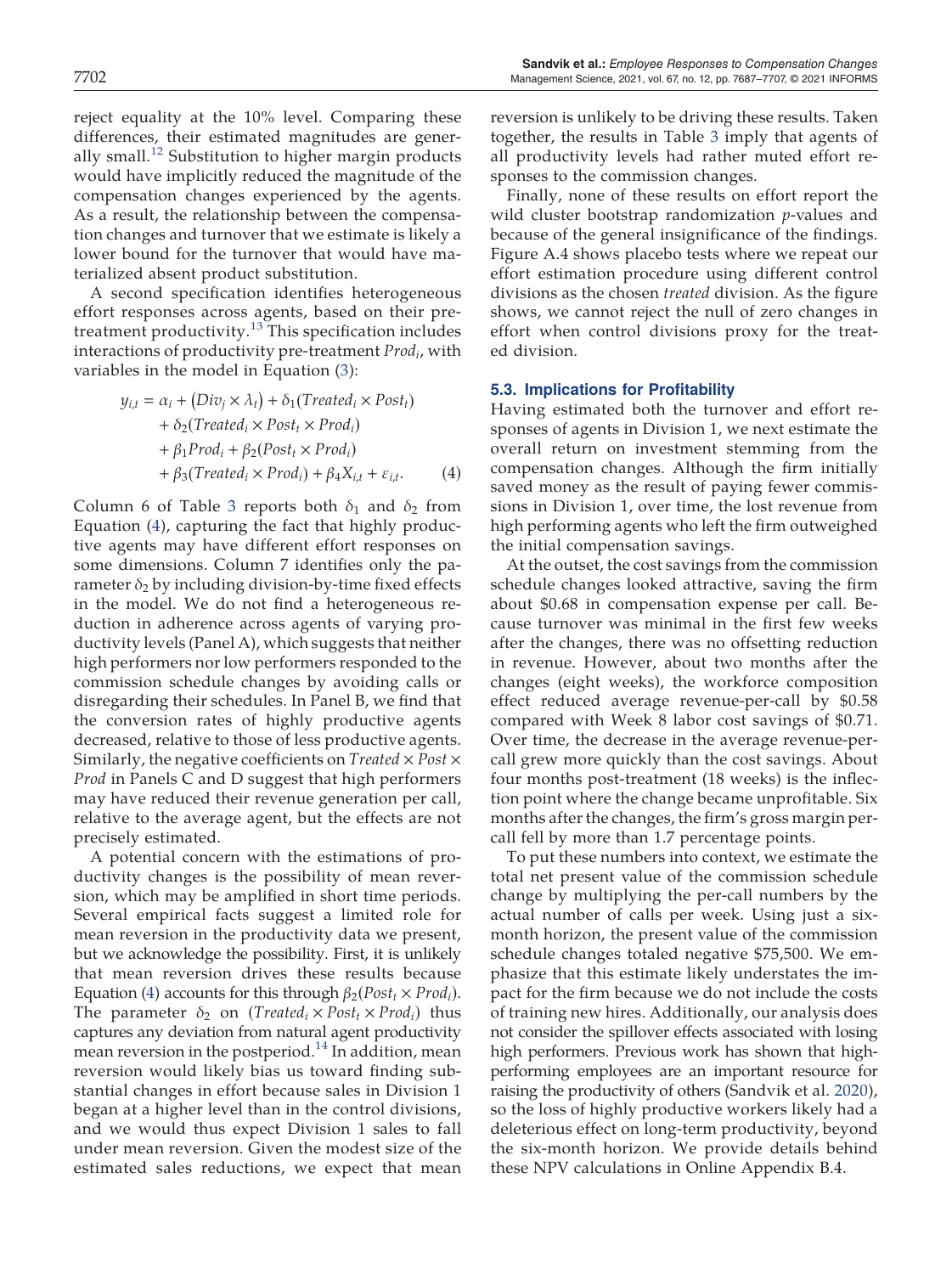## 5.4. Commission Schedule Changes, Worker Sentiment, and Mechanisms

We now turn to additional evidence on the mechanism behind our results. We investigate three different questions regarding whether agents' sentiment toward the firm or perceptions of fairness can explain our findings. Before the announcement of the commission changes in Division 1, we surveyed agents from all six divisions about their perceptions of firm fairness, their willingness to give referrals, and their future promotion prospects. The exact wording of these questions is provided in Section 3.6. Shortly after the commission changes, we again surveyed agents in Division 1 to see how their answers changed.

How do these responses vary over the performance distribution? Do the highest performers (who eventually leave the firm) also have the most negative responses regarding whether the firm became less fair? Whether they would be less likely to refer others to work at the firm? The first row of Table 4 shows no significant changes in either high or low performers' perceptions of the firm's fairness. Instead, the second row reports that, across all terciles of pre-treatment productivity, agents reduced their reported willingness to refer others to work at the firm, but the decline was greatest among high performers. The 19.8 percentage point decline of high performers indicates a substantial reduction in perceived firm quality and is much larger than the 5.3 percentage point decline among the lowest tercile of agent productivity. The third row shows relatively small changes in agents' perceptions of their own promotion prospects. Based on these changes in survey responses, fairness channels have less support as a mechanism because perceived fairness reductions do not load differentially for the high-performing agents who ultimately leave the firm. Instead, high-performing agents have the largest reduced perception of the quality of their current job, presumably relative to other employment options.

We also investigate whether agents' turnover and effort responses vary with differences in pretreatment survey responses. We use agents' pretreatment survey responses, as we lack data on changes over time for control divisions. Among Division 1 agents where we can measure changes, Table A.5 shows that those who had the most positive responses before the change generally had the largest reductions after the change for each of the survey questions. We separately interact the treatment indicator with indicators for high firm fairness perceptions, high referral likelihood, and a belief that promotion is likely. We continue to find that highly productive workers in Division 1 increased their turnover rates after the commission schedule changes, relative to the average worker in Division 1. We do not, however, find any significant heterogeneity in treatment effects across responses to the three survey questions. The estimates are close to zero and are not statistically significant, as reported in Table A.6. A similar analysis for agent effort in Table A.7 reveals no evidence of statistically significant heterogeneity. Taken together, these results fail to find differential turnover and effort effects that function through ex ante proxies for sentiment.

We caution, however, that these latter tests may be underpowered for ruling out fairness channels. Although the survey evidence finds a limited role for the fairness explanation, there are several key limitations. First, agents may not have internalized the impact of the change at the time of the follow-up survey, because this survey occurred before the agents' first post-treatment paycheck. Second, the response rate of the follow-up survey is 30%, possibly inducing selection bias. Third, we cannot use changes in sentiment as the interactive variable of interest, as only

|                              |                       | Pre-treatment productivity (z-score) |                      |                       |                      |
|------------------------------|-----------------------|--------------------------------------|----------------------|-----------------------|----------------------|
|                              | All                   | $0\% - 33\%$                         | $33\% - 66\%$        | $66\% - 100\%$        | Difference           |
|                              | (1)                   | (2)                                  | (3)                  | $\left( 4\right)$     | $(4)-(2)$            |
| <b>AFairness Perceptions</b> | $-1.43$<br>(2.74)     | $-2.74$<br>(4.35)                    | $-3.92$<br>(5.12)    | 2.48<br>(4.80)        | 5.22<br>(6.48)       |
| ∆Referral Likelihood         | $-12.51***$<br>(2.90) | $-5.30$<br>(3.32)                    | $-11.52**$<br>(4.85) | $-19.77***$<br>(5.93) | $-14.46**$<br>(7.04) |
| ΔPromotion Prospects         | $-0.17**$<br>(0.07)   | $-0.04$<br>(0.10)                    | $-0.33**$<br>(0.16)  | $-0.14$<br>(0.12)     | $-0.10$<br>(0.16)    |
| Agents                       | 70                    | 23                                   | 24                   | 23                    |                      |

#### Table 4. Sentiment Descriptive Statistics

*Notes.* This table documents the changes in the self-reported sentiment levels of Division 1 agents from before to after the commission schedule changes. We split the data based on terciles of pre-treatment agent productivity. The results of difference-in-means tests between columns 4 and 2 are reported in the far right column. Standard errors of means are reported in parentheses.

\**p* < 0.1; \*\**p* < 0.05; \*\*\**p* < 0.01.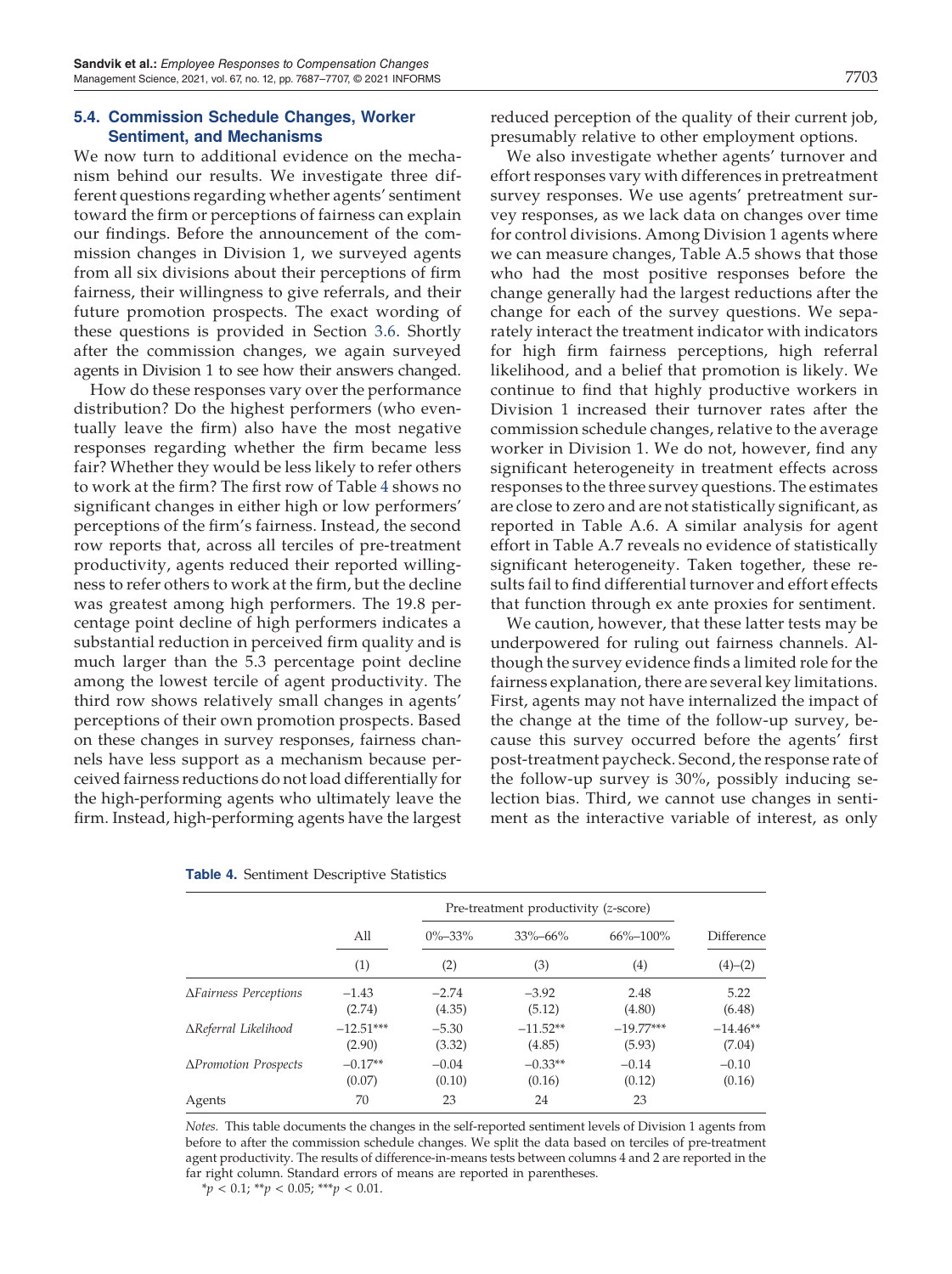Division 1 agents took the follow-up survey. Finally, the survey questions about fairness encompass many aspects of the job and not just pay considerations. Thus, although workers' fairness concerns do not appear to be driving our results, they cannot be definitively ruled out.

# 5.5. Effects of the Commission Schedule Changes in Division 2

For expositional ease, we deferred the discussion of the commission schedule changes in Division 2 until now. Division 2 changes allow us to test whether our main findings generalize. We begin our analysis of Division 2 by discussing the trends in commission pay levels for Division 2 agents, relative to control division agents, before and after their commission schedule changes. We then report the results from our difference-in-differences analysis of turnover responses. Finally, we corroborate these findings with graphical evidence that Division 2 workers increased their propensity to quit after the commission schedule changes. We do not consider the effort responses of Division 2 workers, as data limitations prevent us from measuring changes in revenue-per-call for this division.

Figure A.5(a) shows the evolution of average commission levels in Division 2 and the control divisions before and after the changes. As Division 2 agents sell products to small businesses, their sales and commissions are highly cyclical. Taking the average of Division 2 commissions before and after the change, commission pay fell from \$392 to \$309 per week. In Figure A.5(b), we again overlay a plot of call volume to show that the observed drop in commissions is not driven by a decrease in the number of calls.

The commissions change in Division 2 caused the average turnover rate to double, from a baseline of 0.83% per week to 2% per week (see Table A.8 with a coefficient of 0.013). Figure A.6, (a) and (b), corroborates the estimates by showing the Kaplan-Meier survival rates for agents in Division 2, relative to the control divisions. We do not detect within-division heterogeneous turnover responses in Division 2 but note that these agents are highly productive and highly compensated relative to the rest of the firm. Division 2 agents come from the right tail of the firmwide productivity distribution, resembling the best agents in Division 1. Highly productive agents in Division 1 and all agents in Division 2 would have had similar outside options and similar incentives to search for other employment after their commission schedules changed, effectively reducing their takehome pay. This may explain why we observe a heterogeneous turnover effect in Division 1 and an overall increase in turnover in Division 2.

Our relatively limited data for Division 2 also prevent us from performing the same NPV calculation for Division 2 as we performed for Division 1 in Section 5.3. The Division 2 compensation changes were also likely NPV negative in the long-term given the results from Division 1 and the large increase in attrition of Division 2 workers.

# 6. Concluding Discussion

The strategy and management literature has long studied the importance of incentive compensation in attracting and retaining workers, with a focus on toptalent (Zenger 1992, Campbell et al. 2012, Carnahan et al. 2012). We extend this literature by showing how workers of varying ability respond differently to incentive compensation *changes*. Specifically, we study effort and retention effects associated with a compensation change that reduced overall pay by 7% in an inbound sales call center.

We find that the most productive workers, those with pretreatment productivity one standard deviation above the mean, increased their turnover likelihood by between 40% and 56%. By contrast, other employees had minimal responses to the compensation changes. Apart from the attrition of high performing workers, we find limited changes in effort, sales revenue, and other on-the-job performance measures. The increased attrition of the most productive employees took several weeks to manifest, and we find no evidence that ex ante worker sentiment about their jobs or the firm drove the increase in turnover. Instead, highly productive workers likely left the firm on securing more attractive outside options, whereas their less productive peers were unable, or unwilling, to do so.

We find that the compensation change was ultimately unprofitable over the long-term. The change allowed the firm to reduce their payroll expenses, but revenues decreased because of the subsequent departure of highly skilled workers who were replaced by less experienced and less productive workers. Given that measured effort and productivity for retained workers did not change—although separation of highly skilled workers occurred with a lag—analysis of average turnover rates alone, or looking at a relatively narrow time window, would have incorrectly concluded that the changes were profitable. Combined, these results highlight the importance of (patiently) measuring responses across the productivity distribution when one evaluates the net effects associated with incentive changes and—more generally—human resource management changes.

Although our study firm provides an ideal setting to estimate heterogeneous worker responses to a compensation change, there remain important questions that we are unable to answer. First, our data are only from one firm, which limits our ability to determine whether employees who leave are making optimal decisions.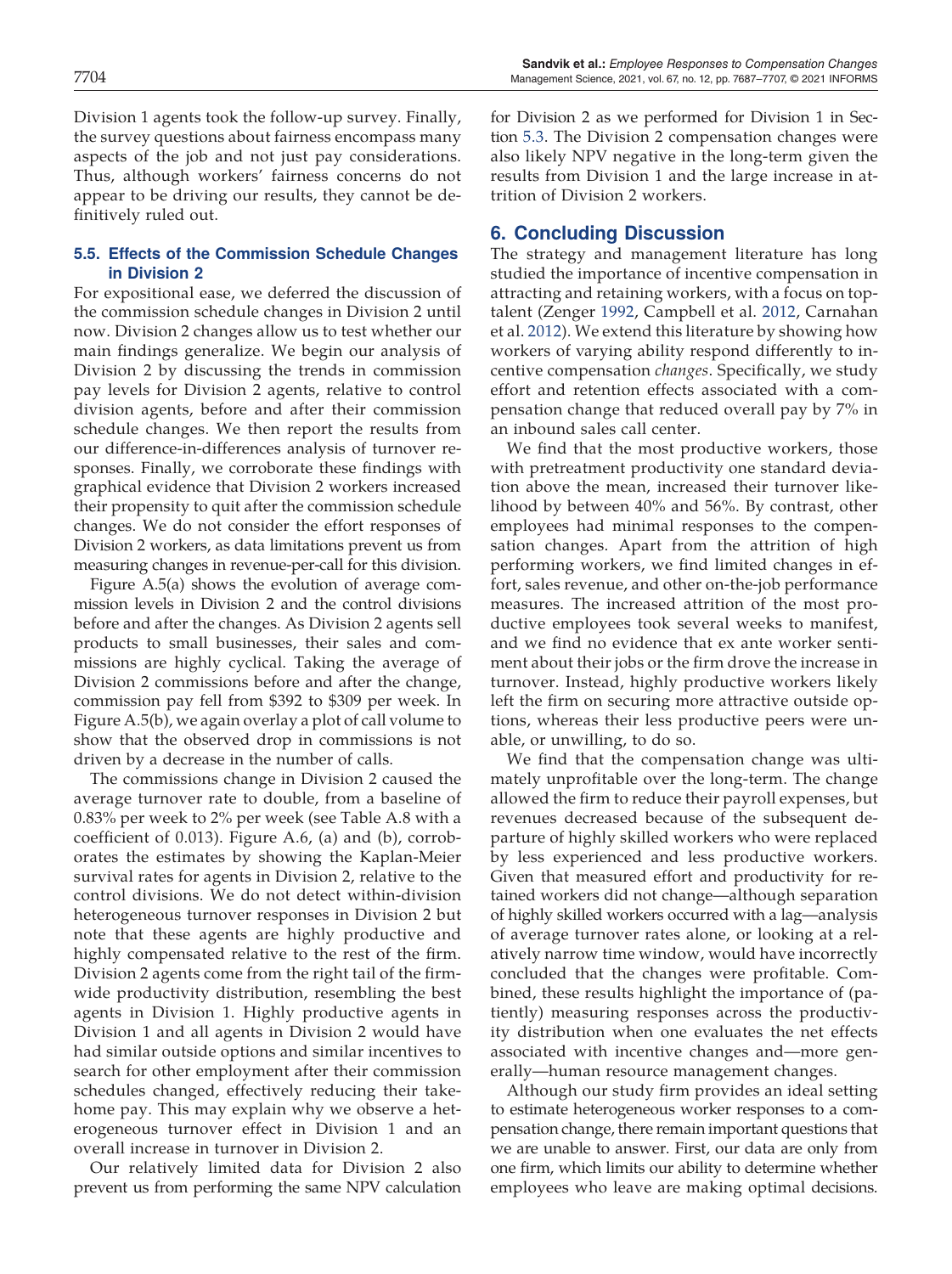This is especially important in light of the firm-specific comparative advantage that employees would lose by leaving (Groysberg et al. 2008). Second, there are open questions about the role of performance pay in limiting employee effort responses. The extant literature on responses to compensation changes has largely focused on fixed or hourly wages (Fehr and Falk 1999, Dickson and Fongoni 2019) and generally finds that workers reduce output after compensation reductions. By contrast, workers in our setting incurred an adverse change to their performance pay, which potentially explains the limited effort response in our setting. We conjecture that the lack of observed effort changes stems from a combination of income effects, income targeting, or reference points (Mas 2006). Although we are unable to precisely isolate these mechanisms with the variation available in our setting, better understanding these mechanisms is important because of the growing share of workers receiving performance pay (Lemieux et al. 2009).

Our work also addresses the microfoundations of downward nominal wage rigidity. By linking compensation changes with heterogeneous worker responses, our findings validate earlier surveys and interviews wherein managers report that the fear of losing top talent constrains them from adjusting compensation downward (Campbell and Kamlani 1997, Kahn 1997, Bewley 1998).

Prior research has shown that contextual framing and communication matters for how individuals respond to changes in their environment (Kahneman et al. 1986, Chen and Horton 2016, Englmaier et al. 2017). Future studies might consider how workers' responses to externally motivated events might vary compared with the within-firm motivations examined here (e.g., pandemics or business cycle shocks, as examined in Mascarenhas and Aaker 1989). A second area of future study is to apply our results more generally to the study of monopsony in the labor market. Existing studies tend to take the existence of a limited labor supply elasticity facing an individual firm as evidence that the firm can exercise labor market power. Given our results on worker heterogeneity, more work is needed to understand the conditions under which firms may exercise labor market power, or the contracts they would need to write with different workers in order to do so.

Our findings have two direct implications for managers. First, high performing employees are the most sensitive subgroup to adverse compensation changes. Therefore, although compensation changes may reduce payroll costs across all impacted employees, retention risks—and the subsequent costs are greatest among top performers. This finding suggests insulating the most productive employees from adverse pay changes may be beneficial, albeit more research is required to understand the potential adverse effects of workplace inequality. Second, the presence of performance pay may limit negative, onthe-job responses to adverse compensation changes via income effects, suggesting a potential pathway to avoid previously observed forms of behavioral and sentiment-driven reactions to adverse compensation changes.

## Acknowledgments

The authors thank Jen Brown, Lauren Cohen, Alain Cohn, Jeff Coles, Guido Friebel, Peter Kuhn, Bentley Macleod, Ramana Nanda, Paige Ouimet, Luke Stein, Ed Van Wesep, and seminar participants at the Arizona State Meeting of the Labor and Finance Group, Harvard Business School, 2018 Society for Institutional & Organizational Economics (SIOE) Conference, and University of California Santa Barbara for helpful feedback.

### **Endnotes**

<sup>1</sup> Upstream service providers pay the firm for every sale in accordance with set contracts, which leads to the top-line revenue generated for the firm. All use of the term *revenue* in this paper refers to the transfer prices the firm uses to incentivize agents.

<sup>2</sup> Every agent has a fixed number of calls audited each week. If any conduct violations are identified, the agent's weekly commission rate is reduced. Selling efficiency is based on revenue-per-call (RPC) and revenue-per-hour (RPH). Being in higher quintiles of RPC and RPH increases an agent's commission rate.

<sup>3</sup> Although schedule adherence is tracked by the firm, agents are only penalized if their adherence level dips below a threshold of 80%, and the average pre-treatment adherence level among Division 1 agents was 83%.

<sup>4</sup>We cannot separate changes in sales from changes in effort in Division 2 because we lack product-level data with revenue transfer prices before and after treatment.

<sup>5</sup>Our results are little changed when using lower order polynomials, as shown in Table A.2.

<sup>6</sup>There is now a significant amount of literature that addresses these issues, and applied papers have generally used some version of the wild cluster bootstrap to get valid confidence regions. See, for example, Lazear et al. (2016). This estimator has been shown to perform well in simulations and avoids problems of over-rejection that are often endemic when there are few clusters.

<sup>7</sup> Heterogeneous responses can be estimated using division-by-time fixed effects without appealing to common trends across divisions. The maintained assumption here is common trends between different groups within each division. Figure A.1, (a) and (b), plots the evolution of within-division differences in performance by worker pretreatment productivity, suggesting the validity of common trends within division.

<sup>8</sup>The details of this reweighting procedure are provided in Online Appendix C.1. Figure A.3, (a) and (b), displays the weighted and unweighted measures of log commissions-per-call and log commissions, respectively.

<sup>9</sup>Our estimation of changes in worker effort are conditional on the worker remaining at the firm. As turnover takes time to happen, however, we observe almost all treated workers with at least some sales data in the post-treatment period. The inclusion of agent fixed effects also partially addresses the concern that attrition could affect our measures of employees' effort responses. Importantly, the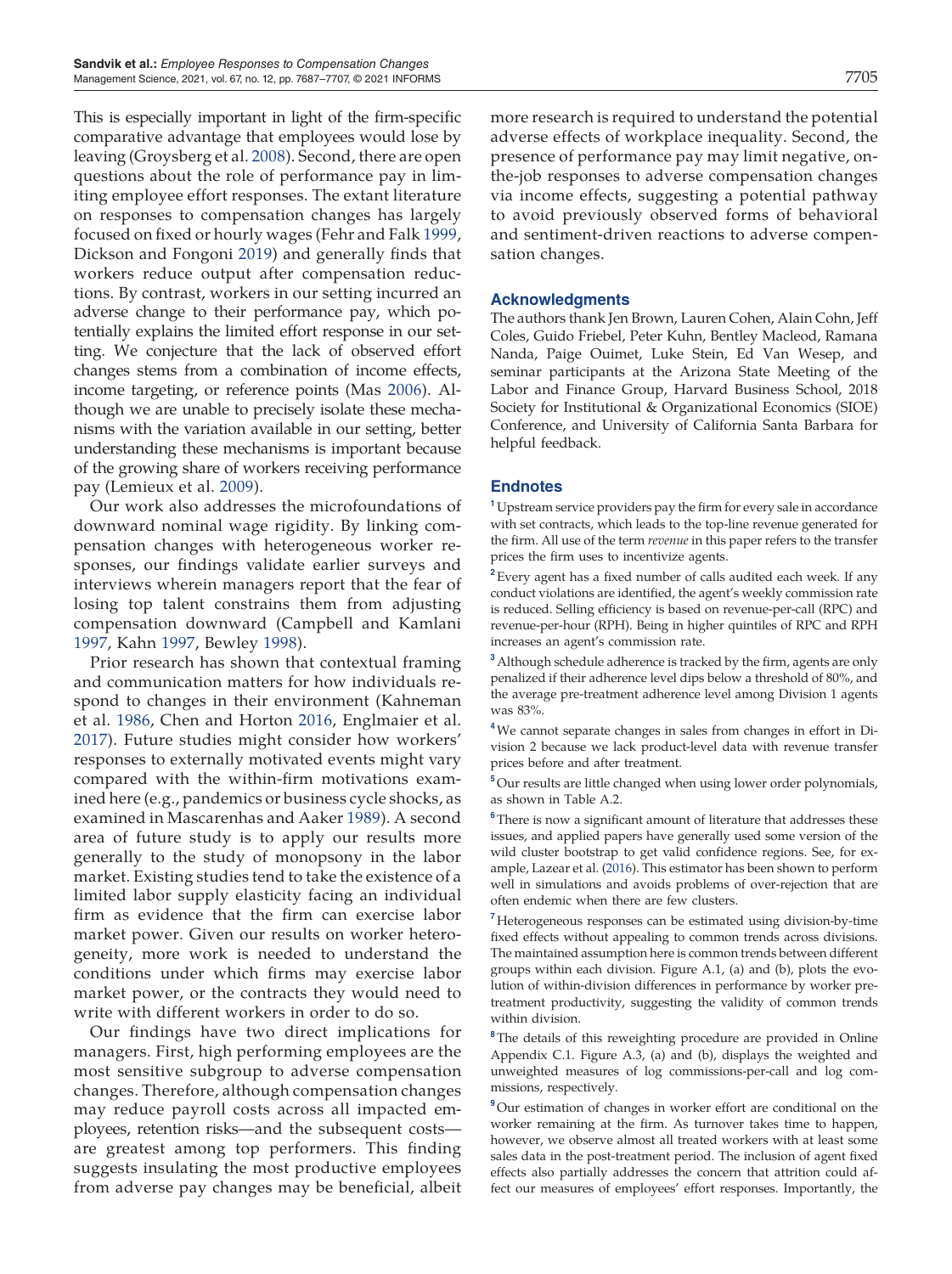turnover responses that we discussed in Section 5.1 emerge several weeks (at least six) after the commission schedule changes occurred. We would expect effort responses to manifest much earlier, so it is unlikely that our estimates of effort responses are driven by abnormal attrition.

<sup>10</sup> Our results are qualitatively unchanged when we measure productivity as revenue-per-hour rather than revenue-per-call. The callbased metric is the firm's focal measure and is more salient to sales agents and their direct supervisors, which is why we focus on it. The time-based metric provides an interesting complement to this measure. Panels A and B of Table A.4 use the logarithm of revenue-perhour as the dependent variable and report similar estimates as those in Table 3, suggesting a limited time-spent-per-call response to the compensation changes. This evidence aligns with the fact that agents have a limited capacity to control the total number of calls received each week. Panels C and D of Table A.4 use level RPC as the dependent variable.

<sup>11</sup> Similarly, we may expect that productivity would immediately decline as people learn to allocate effort and game new incentive plans (Obloj and Sengul 2012). In our setting, however, it is difficult to disentangle learning and other time trends because the compensation changes impacted all eligible agents simultaneously.

<sup>12</sup> Therefore, the commission adjustments likely did not alter the firm's per-call unit economics, because of a substantial change in the composition of products sold. Additionally, these results are not driven by spillovers or reactions by agents in the control division, as discussed in the Online Appendix C.2.

<sup>13</sup> The heterogeneous treatment effects are based on standardized measures, so the average worker will have an effect that is captured by Treated  $\times$  Post because the productivity average is zero. The interpretation for other workers requires multiplying by their productivity, which has a mean of zero and standard deviation 1, so the coefficients on these interactions reflect the effect of a standard deviation change around the mean.

<sup>14</sup> The relative reduction in the conversion of high performers is unlikely to be driven by mean reversion. Adjusted worker fixed effects—used to distinguish between high and low performers—are established using pre-treatment data up to four weeks before the changes occurred. The average conversion of agents in each of the three terciles of adjusted worker fixed effects increased from the weeks before this cutoff to the weeks after, suggesting mean reversion is not a likely cause of our findings. For example, top tercile agents in Division 1 had average conversion in September 2016 of 35%. In October, after the adjusted worker fixed effects had already been measured, this average increased to 37%. Across this same time horizon, bottom tercile agents maintained an average conversion of 29% and middle tercile agents increased their conversion from 32% to 33%. We cannot, however, disentangle whether changes in RPC and conversion rates are because of decreased effort or because of highly productive agents losing sales as the result of aggressively trying to upsell.

### **References**

- Aldatmaz S, Ouimet P, Van Wesep E (2018) The option to quit: The effect of employee stock options on turnover *J. Financial Econom*. 127(1):136–151.
- Ashenfelter O, Heckman J (1974) The estimation of income and substitution effects in a model of family labor supply. *Econometrica* 42(1):73–85.
- Bartel AP, Borjas GJ (1981) *Wage Growth and Job Turnover: An Empirical Analysis. Studies in Labor Markets* (University of Chicago Press, Chicago).
- Bartel A, Ichniowski C, Shaw K (2004) Using "insider econometrics" to study productivity. *Amer. Econom. Rev.* 94(2):217–223.

Bewley TF (1998) Why not cut pay? *Eur. Econom. Rev.* 42(3-5):459–490. Burdett K, Mortensen D (1998) Wage differentials, employer size,

and unemployment. *Internat. Econom. Rev.* 39(2):257–273. Campbell CM III, Kamlani KS (1997) The reasons for wage rigidity: Evidence from a survey of firms. *Quart. J. Econom.* 112(3):

759–789.

- Campbell BA, Ganco M, Franco AM, Agarwal R (2012) Who leaves, where to, and why worry? Employee mobility, entrepreneurship and effects on source firm performance. *Strategic Management J.* 33(1):65–87.
- Carnahan S, Agarwal R, Campbell BA (2012) Heterogeneity in turnover: The effect of relative compensation dispersion of firms on the mobility and entrepreneurship of extreme performers. *Strategic Management J.* 33(12):1411–1430.
- Cengiz D, Dube A, Lindner A, Zipperer B (2019) The effect of minimum wages on low-wage jobs. *Quart. J. Econom*. 134(3): 1405–1454.
- Chen DL, Horton JJ (2016) Research note–are online labor markets spot markets for tasks? A field experiment on the behavioral response to wage cuts. *Inform. Systems Res.* 27(2):403–423.
- Cohn A, Fehr E, Goette L (2014a) Fair wages and effort provision: Combining evidence from a choice experiment and a field experiment. *Management Sci.* 61(8):1777–1794.
- Cohn A, Fehr E, Herrmann B, Schneider F (2014b) Social comparison and effort provision: Evidence from a field experiment. *J. Eur. Econom. Assoc.* 12(4):877–898.
- DellaVigna S, List JA, Malmendier U, Rao G (2016) *Estimating social preferences and gift exchange at work.* Technical report, National Bureau of Economic Research, Cambridge, MA.
- Dickson A, Fongoni M (2019) Asymmetric reference-dependent reciprocity, downward wage rigidity, and the employment contract *J. Econom. Behav. Organ*. 163:409–429.
- Dube A, Giuliano L, Leonard J (2018) *Fairness and frictions: The impact of unequal raises on quit behavior.* Technical report, National Bureau of Economic Research, Cambridge, MA.
- Englmaier F, Roider A, Sunde U (2017) The role of communication of performance schemes: Evidence from a field experiment. *Management Sci.* 63(12):4061–4080.
- Esteves-Sorenson C (2018) Gift exchange in the workplace: Addressing the conflicting evidence with a careful test. *Management Sci.* 64(9):4365–4388
- Fehr E, Falk A (1999) Wage rigidity in a competitive incomplete contract market. *J. Political Econom.* 107(1):106–134.
- Fehr E, Goette L, Zehnder C (2009) A behavioral account of the labor market: The role of fairness concerns. *Annual Rev. Econom.* 1(1):355–384.
- Fowlie M, Greenstone M, Wolfram C (2018) Do energy efficiency investments deliver? Evidence from the weatherization assistance program. *Quart. J. Econom.* 133(3):1597–1644.
- Giacalone RA, Greenberg J (1997) *Antisocial Behavior in Organizations* (Sage, New York).
- Greenberg J (1990) Employee theft as a reaction to underpayment inequity: The hidden cost of pay cuts. *J. Appl. Psychol.* 75(5):561.
- Groysberg B, Lee LE, Nanda A (2008) Can they take it with them? The portability of star knowledge workers' performance. *Management Sci.* 54(7):1213–1230.
- Gubler T, Larkin I, Pierce L (2018) Doing well by making well: The impact of corporate wellness programs on employee productivity. *Management Sci.* 64(11):4967–4987.
- Hölmstrom B (1979) Moral hazard and observability. Bell J. Econom. 10(1):74–91.
- Jensen MC, Meckling WH (1976) Theory of the firm: Managerial behavior, agency costs and ownership structure. *J. Financial Econom.* 3(4):305–360.
- Kahn S (1997) Evidence of nominal wage stickiness from microdata. *Amer. Econom. Rev.* 87(5):993–1008.